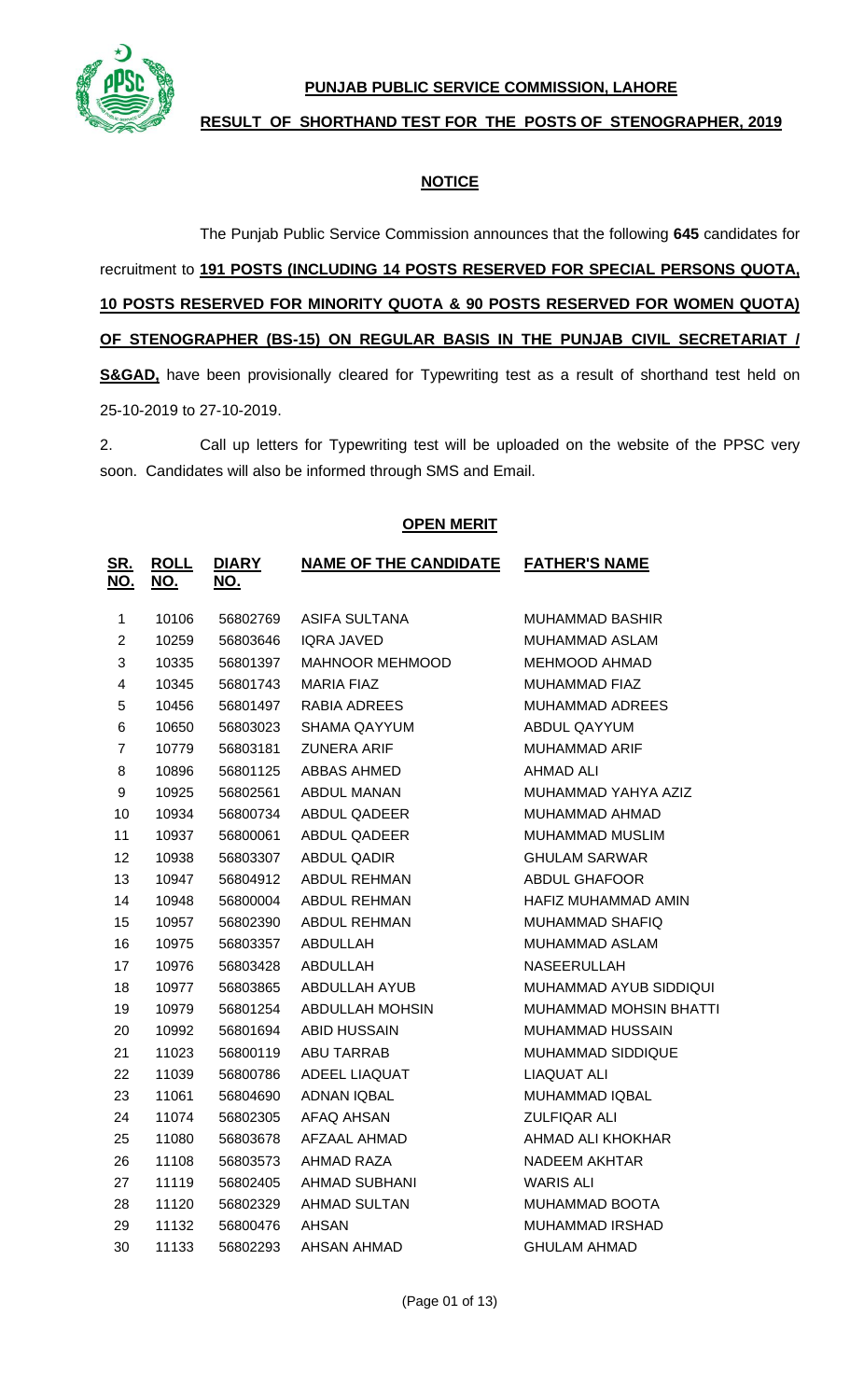| 31 | 11149 |                      | 56803375 AHSAN SIDDIQUE            | <b>MUHA</b>                 |
|----|-------|----------------------|------------------------------------|-----------------------------|
| 32 | 11151 |                      | 56804427 AHSAN YAZDANI             | FAZAL                       |
| 33 | 11161 |                      | 56802417 AKBAR ALI                 | <b>MUHA</b>                 |
| 34 | 11162 |                      | 56803862 AKHLAQ AHMAD              | <b>MUHA</b>                 |
| 35 | 11170 |                      | 56800213 ALEEM AFZAL               | AFZAL                       |
| 36 | 11171 |                      | 56804168 ALI ABBAS                 | <b>GHUL</b>                 |
| 37 | 11172 |                      | 56801195 ALI ABBAS                 | <b>MUHA</b>                 |
| 38 | 11182 |                      | 56801147 ALI ASAD                  | KARAI                       |
| 39 |       |                      | 11187    56801751    ALI    HAIDER | <b>MUHA</b>                 |
| 40 | 11191 |                      | 56802864 ALI HAIDER                | <b>ABDUI</b>                |
| 41 | 11195 |                      | 56800754 ALI HAIDER                | <b>ALLAH</b>                |
| 42 | 11212 |                      | 56802569 ALI HASSAN                | <b>MUHA</b>                 |
| 43 | 11217 |                      | 56801346 ALI HUSNAIN               | <b>MUHA</b>                 |
| 44 | 11250 |                      | 56801371 ALI RAZA                  | <b>ABDUI</b>                |
| 45 | 11254 |                      | 56801793 ALI RAZA                  | KARAI                       |
| 46 | 11304 |                      | 56802896 AMEER HAMZA               | <b>HABIB</b>                |
| 47 | 11307 |                      | 56801752 AMER ALI                  | SAFD/                       |
| 48 | 11310 | 56801935 AMIR ALI    |                                    | <b>MUHA</b>                 |
| 49 |       |                      | 11312   56802461   AMIR BIN MUNIR  | <b>MUHA</b>                 |
| 50 | 11337 |                      | 56802335 AMMAD ASHRAF              | <b>MUHA</b>                 |
| 51 | 11342 |                      | 56800691 ANEEL ASHRAF              | ASHR/                       |
| 52 | 11346 |                      | 56802306 ANS ALTAF                 | <b>ALTAF</b>                |
| 53 | 11351 |                      | 56804727 ANUS BIN AWAIS            | <b>MOHA</b>                 |
| 54 | 11362 |                      | 56802748 AQIB BILAL                | QALLA                       |
| 55 | 11363 |                      | 56801716 AQIB JAVAID               | <b>MALIK</b>                |
| 56 | 11376 |                      | 56803584 ARSALAN ZAHID             | <b>ZAHID</b>                |
| 57 | 11378 |                      | 56801548 ARSHAD ALI                | <b>BASHI</b>                |
| 58 | 11382 |                      | 56800076 ARSLAN ALI                | <b>MUHA</b>                 |
| 59 | 11383 |                      | 56801035 ARSLAN ALI                | <b>MUHA</b>                 |
|    | 11391 |                      | 56802237 ARSLAN IDREES             |                             |
| 60 |       |                      | <b>ASAD ALI</b>                    | MUHA                        |
| 61 | 11407 | 56801883<br>56802798 | ASAD IQBAL                         | <b>SHAUI</b><br><b>MUHA</b> |
| 62 | 11414 | 56801649             |                                    |                             |
| 63 | 11435 |                      | ASHFAQ AHMED                       | <b>ASAAM</b>                |
| 64 | 11457 | 56801444             | ASIF NAWAZ                         | <b>MUHA</b>                 |
| 65 | 11467 | 56800534             | ASIM NAZIR                         | <b>MUHA</b>                 |
| 66 | 11473 | 56801905             | ATIF ALI                           | <b>WARIS</b>                |
| 67 | 11476 | 56802559             | <b>ATIF ARIF</b>                   | <b>MUHA</b>                 |
| 68 | 11501 | 56803002             | <b>AWAIS NAWAZ</b>                 | <b>NAWA</b>                 |
| 69 | 11504 | 56800167             | WAQAR ALI                          | <b>MUHA</b>                 |
| 70 | 11521 |                      | 56801887 AZEEM LIAQAT              | <b>LIAQA</b>                |
| 71 | 11522 | 56800245             | AZEEM SARWAR                       | <b>MUHA</b>                 |
| 72 | 11527 | 56800558             | <b>AZHAR HANIF</b>                 | <b>MUHA</b>                 |
| 73 | 11549 |                      | 56801983 BADAR TANVEER             | <b>TANVE</b>                |
| 74 | 11555 | 56801788             | BALAWAL JAMEEL                     | <b>MUHA</b>                 |
| 75 | 11604 |                      | 56800714 DABEER AHMAD              | <b>MUNE</b>                 |
| 76 | 11781 | 56801908             | HAFEEZ AHMAD                       | <b>MUHA</b>                 |
| 77 | 12242 | 56801124             | MALIK MUHAMMAD BILAL               | <b>MUHA</b>                 |
| 78 | 12487 | 56802023             | <b>MUHAMMAD ADREES</b>             | <b>ABDUI</b>                |
| 79 | 12495 | 56803568             | MUHAMMAD AFZAL                     | <b>MUHA</b>                 |
| 80 | 12500 | 56800018             | MUHAMMAD AHMAD                     | <b>MUHA</b>                 |
| 81 | 12501 | 56800052             | MUHAMMAD AHMAD                     | <b>MUHA</b>                 |
| 82 | 12503 | 56800210             | MUHAMMAD AHMAD                     | <b>NAEE</b>                 |
| 83 | 12505 | 56801057             | MUHAMMAD AHMAD                     | <b>MUHA</b>                 |
| 84 | 12507 |                      | 56802523 MUHAMMAD AHMAD            | <b>NAZIR</b>                |
| 85 | 12510 | 56803451             | MUHAMMAD AHMAD                     | ASGH                        |

MUHAMMAD SIDDIQUE FAZAL YAZDANI MUHAMMAD ALI MUHAMMAD YAQOOB AFZAL ALI **GHULAM ABBAS** MUHAMMAD YOUSAF KARAMAT HUSSAIN MUHAMMAD BABER ABDUL SATTAR ALLAH WASAYA MUHAMMAD HASSAN MUHAMMAD SIDDIQUE ABDUL SATTAR **KARAMAT ALI** SAFDAR ALI MUHAMMAD ASHRAF MUHAMMAD MUNIR MUHAMMAD ASHRAF KAMAL ASHRAF MASIH ALTAF HUSSAIN MOHAMMAD AWAIS QALLANDER HUSSAIN 55 11363 56801716 AQIB JAVAID MALIK MUHAMMAD JAVAID **ZAHID HUSSAIN SIDDIQI** BASHIR AHMAD MUHAMMAD RAMZAN MUHAMMAD AZAM MUHAMMAD IDREES KHAN SHAUKAT ALI MUHAMMAD IQBAL ASAAN UL HAQ MUHAMMAD NAWAZ **MUHAMMAD NAZIR WARIS ALI** MUHAMMAD ARIF NAWAZ AHMAD MUHAMMAD SALEEM LIAQAT ALI MUHAMMAD SARWAR MUHAMMAD HANIF TANVEER AHMAD MUHAMMAD JAMEEL MUNEER AHMAD MUHAMMAD RAFIQ MUHAMMAD ALI ABDUL RAHMAN MUHAMMAD AKRAM MUHAMMAD ASHIQ SHAKIR MUHAMMAD SADIQ NAEEM AHMED **MUHAMMAD DIN** NAZIR AHMAD ASGHAR ALI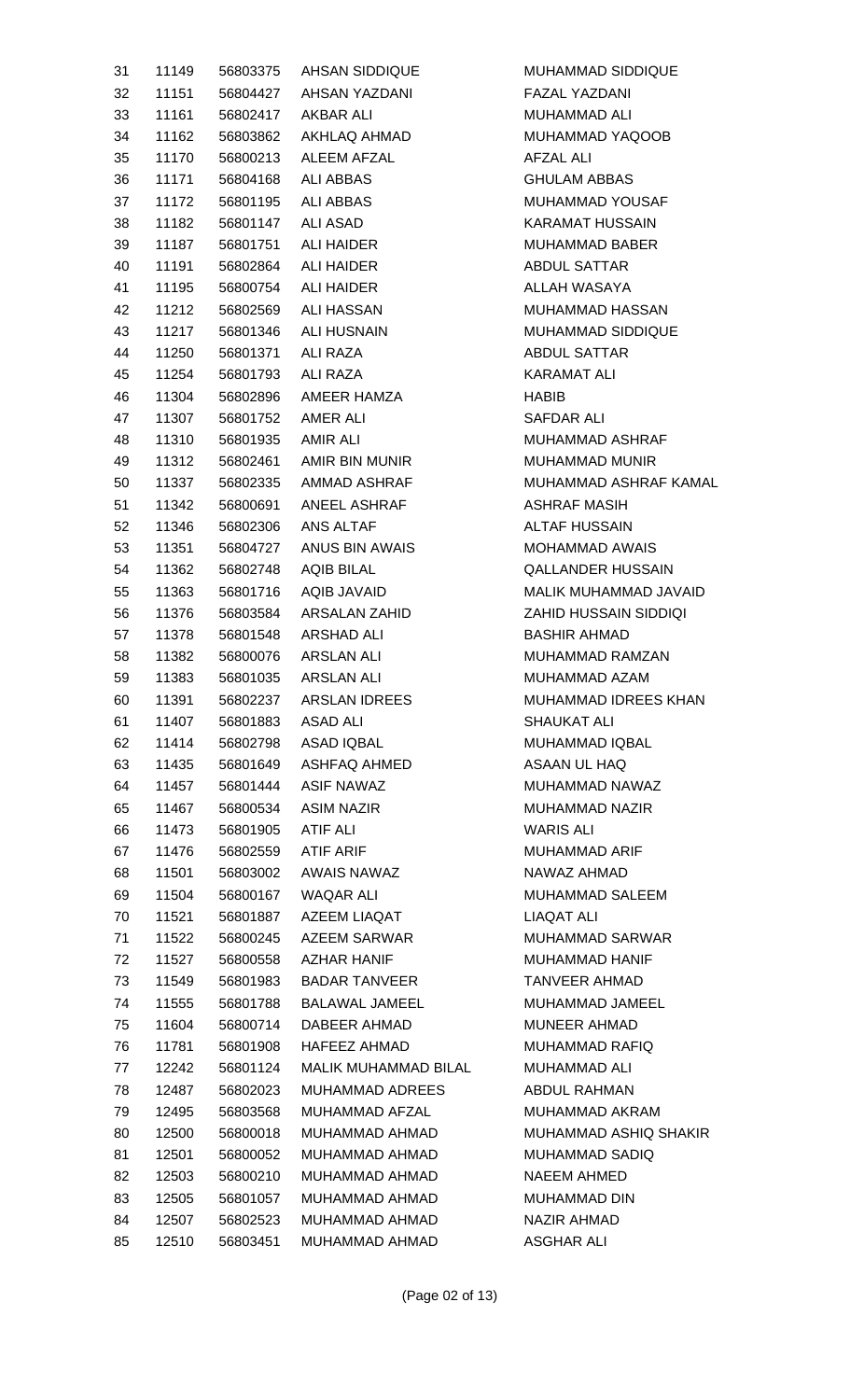| 86  | 12514 | 56804563 | MUHAMMAD AHMAD          | MUHAMMAD TUFAIL NASEEM       |
|-----|-------|----------|-------------------------|------------------------------|
| 87  | 12516 | 56804396 | MUHAMMAD AHMAD JAMIL    | MUHAMMAD JAMIL               |
| 88  | 12522 | 56800126 | MUHAMMAD AHMED          | AKMAL SAEED SHAH             |
| 89  | 12523 | 56802389 | MUHAMMAD AHMED          | MUHAMMAD YAQOOB              |
| 90  | 12525 | 56802440 | MUHAMMAD AHMED FAIZ     | <b>FAIZ AMIN</b>             |
| 91  | 12533 | 56800408 | MUHAMMAD AHSAN          | SARFRAZ AHMAD KHAN           |
| 92  | 12545 | 56803547 | MUHAMMAD AKBAR          | <b>GHULAM SABIR</b>          |
| 93  | 12547 | 56801965 | MUHAMMAD AKBAR          | MUHAMMAD ARSHAD              |
| 94  | 12549 | 56801929 | MUHAMMAD AKHTAR         | <b>GHULAM MOHAUDIN</b>       |
| 95  | 12553 | 56803212 | MUHAMMAD AKMAL          | MUHAMMAD ARIF                |
| 96  | 12556 | 56803006 | MUHAMMAD AKRAAM         | MUHAMMAD SIDDIQUE            |
| 97  | 12557 | 56800384 | MUHAMMAD AKRAM          | MUHAMMAD ASHIQ               |
| 98  | 12559 | 56800644 | MUHAMMAD ALEEM          | <b>IMRAN KHAN</b>            |
| 99  | 12565 | 56800649 | MUHAMMAD ALI            | MUHAMMAD AZAM                |
| 100 | 12566 | 56800940 | MUHAMMAD ALI            | ABDUL MAJEED                 |
| 101 | 12569 | 56802085 | <b>MUHAMMAD ALI</b>     | MUHAMMAD JAVED               |
| 102 | 12575 | 56802692 | <b>MUHAMMAD ALI</b>     | <b>IFTIKHAR HUSSAIN KHAN</b> |
| 103 | 12576 | 56802531 | <b>MUHAMMAD ALI</b>     | <b>HABIB UR REHMAN KHAN</b>  |
| 104 | 12579 | 56800019 | MUHAMMAD ALI HUSSAIN    | MUHAMMAD ILYAS               |
| 105 | 12588 | 56802418 | MUHAMMAD AMAR           | SALAMAT ALI                  |
| 106 | 12591 | 56800057 | MUHAMMAD AMEER HAMZA    | MUHAMMAD IQBAL               |
| 107 | 12594 | 56800278 | MUHAMMAD AMIN           | NAZIR AHMAD                  |
| 108 | 12596 | 56801821 | MUHAMMAD AMIR           | MUHAMMAD SARWAR              |
| 109 | 12599 | 56800049 | MUHAMMAD AMIR KHAN      | ABDUL QUYYUM                 |
| 110 | 12607 | 56801042 | MUHAMMAD AMJAD RIAZ     | MUHAMMAD RIAZ                |
| 111 | 12611 | 56803740 | MUHAMMAD ANAS           | MUHAMMAD MUNIR               |
| 112 | 12612 | 56803711 | MUHAMMAD ANAS SHAKEEL   | SHAKEEL MAQSOOD              |
| 113 | 12617 | 56803350 | MUHAMMAD ANIQUE         | IKRAM UL HAQ                 |
| 114 | 12620 | 56803398 | MUHAMMAD ANWAR          | MUHABAT ALI                  |
| 115 | 12621 | 56803440 | MUHAMMAD AQEEL          | MUHAMMAD ARSHAD              |
| 116 | 12625 | 56802843 | MUHAMMAD ARFAN          | <b>GHULAM RASOOL</b>         |
| 117 | 12627 | 56801591 | MUHAMMAD ARFAN NOOR     | <b>NOOR AHMAD NASIR</b>      |
| 118 | 12628 | 56804020 | <b>MUHAMMAD ARIF</b>    | NOOR MUHAMMAD                |
| 119 | 12631 | 56803076 | <b>MUHAMMAD ARIF</b>    | MUHAMMAD RAMZAN              |
| 120 | 12635 | 56800883 | MUHAMMAD ARSHAD         | MUHAMMAD SALEEM              |
| 121 | 12637 | 56804668 | MUHAMMAD ARSHAD         | MUHAMMAD RAFIQUE             |
| 122 | 12639 | 56804334 | MUHAMMAD ARSHAD         | <b>NASIR UD DIN</b>          |
| 123 | 12649 | 56803236 | MUHAMMAD ARSLAN         | <b>SHOUKAT ALI</b>           |
| 124 | 12650 | 56802764 | MUHAMMAD ARSLAN         | MUHAMMAD ASLAM               |
| 125 | 12654 | 56800148 | MUHAMMAD ARSLAN         | MUHAMMAD ASGHAR BAZMI        |
| 126 | 12656 | 56800532 | MUHAMMAD ARSLAN         | SHOUKAT ALI                  |
| 127 | 12657 | 56800335 | MUHAMMAD ARSLAN         | ASGHAR ALI                   |
| 128 | 12660 | 56804393 | MUHAMMAD ARSLAN HANIF   | MUHAMMAD HANIF               |
| 129 | 12661 | 56801687 | MUHAMMAD ARSLAN JABBAR  | ABDUL JABBAR                 |
| 130 | 12662 | 56800795 | MUHAMMAD ARSLAN JILLANI | <b>GHULAM JILLANI</b>        |
| 131 | 12664 | 56802854 | MUHAMMAD ARSLAN RAFI    | <b>MUHAMMAD RAFI</b>         |
| 132 | 12672 | 56802334 | MUHAMMAD ASAD ALI       | MUHAMMAD ALAM                |
| 133 | 12673 | 56803643 | MUHAMMAD ASAD ARSHAD    | MUHAMMAD ARSHAD              |
| 134 | 12675 | 56800633 | MUHAMMAD ASAD GULZAR    | MUHAMMAD GULZAR AHMAD        |
| 135 | 12677 | 56802856 | MUHAMMAD ASAD IQBAL     | MUHAMMAD IQBAL               |
| 136 | 12685 | 56800510 | MUHAMMAD ASHFAQ         | MUSHTAQ AHMAD                |
| 137 | 12686 | 56800079 | MUHAMMAD ASHFAQ         | MUHAMMAD YOUSAF              |
| 138 | 12687 | 56800523 | MUHAMMAD ASHHAR         | ATIF MAJEED                  |
| 139 | 12690 | 56802624 | MUHAMMAD ASHRAF         | <b>GHULAM FAREED</b>         |
| 140 | 12694 | 56800935 | MUHAMMAD ASHRAF KHAN    | AGHA NASEER AHMAD KHAN       |
|     |       |          |                         |                              |

(Page 03 of 13)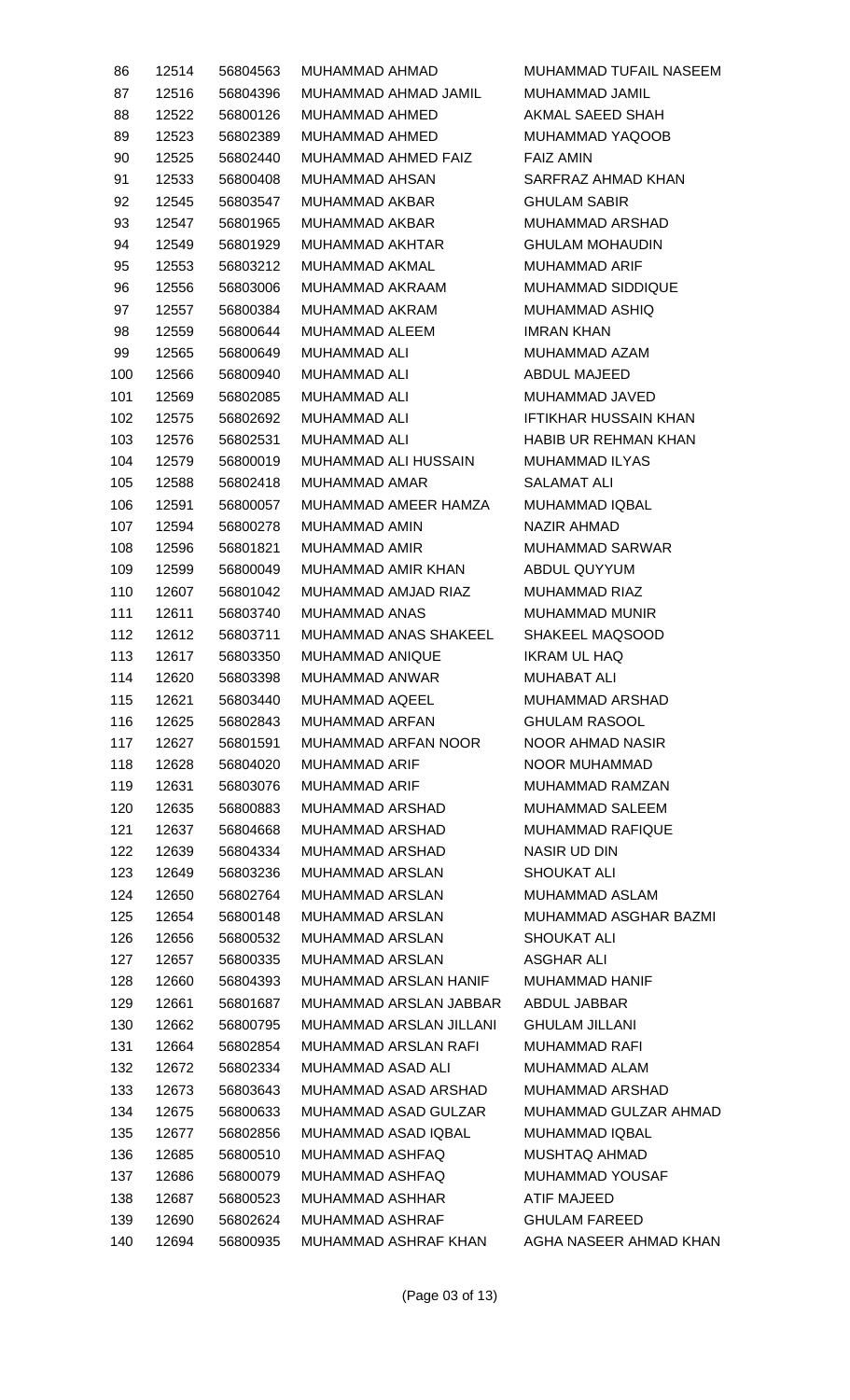| 141 | 12704 | 56803577 | <b>MUHAMMAD ASIF</b>                         | MUHAMMAD ISHAQ           |
|-----|-------|----------|----------------------------------------------|--------------------------|
| 142 | 12707 | 56802006 | MUHAMMAD ASIF                                | <b>MUHAMMAD RAFIQUE</b>  |
| 143 | 12708 | 56804599 | <b>MUHAMMAD ASIF</b>                         | <b>ABDUL KHALAIQ</b>     |
| 144 | 12718 | 56802755 | MUHAMMAD ASIF SIIDDIQUE                      | <b>MUHAMMAD SIDDIQUE</b> |
| 145 | 12721 | 56802706 | MUHAMMAD ASIM KHAN                           | MUHAMMAD NAZIM KHAN      |
|     |       |          |                                              |                          |
| 146 | 12724 | 56803736 | MUHAMMAD ASLAM                               | MUHAMMAD ASHRAF          |
| 147 | 12725 | 56804674 | MUHAMMAD ASLAM                               | <b>MUHAMMAD SHARIF</b>   |
| 148 | 12727 | 56804429 | MUHAMMAD ATIF                                | <b>MUHAMMAD HUSSAIN</b>  |
| 149 | 12732 | 56803981 | MUHAMMAD ATIF ANWAR                          | MUHAMMAD ANWAR           |
| 150 | 12736 | 56803509 | MUHAMMAD ATIF RAZA                           | MUHAMMAD RAFI RAZA       |
| 151 | 12737 | 56802291 | MUHAMMAD ATIF SOHAIL                         | <b>FAQEER HUSSAIN</b>    |
| 152 | 12742 | 56803928 | MUHAMMAD AWAIS                               | MUHAMMAD MEHBOOB         |
| 153 | 12744 | 56801241 | MUHAMMAD AWAIS                               | SHAFA ULLAH              |
| 154 | 12745 | 56801188 | MUHAMMAD AWAIS                               | <b>MUHAMMAD SHAKIR</b>   |
| 155 | 12748 | 56800759 | MUHAMMAD AWAIS                               | MUHAMMAD SAEED KHAN      |
| 156 | 12752 | 56802073 | <b>MUHAMMAD AWAIS</b>                        | MUHAMMAD BOOTA           |
| 157 | 12754 | 56801600 | <b>MUHAMMAD AWAIS</b>                        | ABDUL HAMEED             |
| 158 | 12756 | 56800667 | <b>MUHAMMAD AWAIS</b>                        | MUHAMMAD IQBAL           |
| 159 | 12758 | 56802181 | MUHAMMAD AWAIS BUTT                          | MUHAMMAD NAEEM BUTT      |
| 160 | 12759 | 56804938 | MUHAMMAD AWAIS BUTT                          | MUHAMMAD AJMAL BUTT      |
| 161 | 12760 | 56800744 | MUHAMMAD AWAIS HABIB                         | <b>HABIB AHMAD</b>       |
| 162 | 12761 | 56800400 | MUHAMMAD AWAIS KHAN                          | KASHAF NAZIR KHAN        |
| 163 | 12767 | 56803644 | MUHAMMAD AYOUB SABIR                         | <b>MUHAMMAD IQBAL</b>    |
| 164 | 12771 | 56803221 | MUHAMMAD AZAM                                | RASHEED AHMAD SIDDIQI    |
| 165 | 12781 | 56804210 | MUHAMMAD AZEEM                               | ABDUL RASHEED            |
| 166 | 12782 | 56804178 | MUHAMMAD AZEEM                               | MUHAMMAD HUSSAIN         |
| 167 | 12784 | 56803921 | MUHAMMAD AZEEM                               | MUHAMMAD MUSHTAQ         |
| 168 | 12785 | 56803550 | MUHAMMAD AZEEM AFZAL                         | MUHAMMAD AFZAL           |
| 169 | 12788 | 56802304 | MUHAMMAD AZHAR                               | ABDUL WAHEED             |
| 170 | 12789 | 56800609 | MUHAMMAD AZHAR ATIF MAJEED                   |                          |
| 171 | 12790 | 56803111 | MUHAMMAD AZHAR FARID                         | SAGHEER AHMAD NAJMI      |
| 172 | 12791 | 56802529 | MUHAMMAD AZHER SAEED                         | SAEED AHMED              |
| 173 | 12792 | 56801213 | MUHAMMAD BABAR                               | ABDUL RASHEED            |
| 174 | 12794 | 56804503 | MUHAMMAD BALAL                               | <b>MUHAMMAD ARSHAD</b>   |
| 175 | 12796 | 56802153 | MUHAMMAD BASHARAT                            | MUHAMMAD NAZIM           |
| 176 | 12798 | 56800975 | MUHAMMAD BILAL                               | <b>ASGHAR ALI</b>        |
| 177 | 12803 | 56800626 | MUHAMMAD BILAL                               | <b>MUNAWAR HUSSAIN</b>   |
| 178 | 12811 | 56803503 | MUHAMMAD BILAL                               | MUHAMMAD RAMZAN          |
| 179 | 12820 | 56800818 | MUHAMMAD BILAL                               | <b>MUHAMMAD RAFIQUE</b>  |
| 180 | 12827 | 56802942 | MUHAMMAD BILAL ANWAR                         | MUHAMMAD ANWAR           |
| 181 |       | 56802917 | MUHAMMAD BILAL SHAHZAD                       | MUHAMMAD SHAHZAD QASIM   |
|     | 12834 |          |                                              |                          |
| 182 | 12837 | 56802922 | MUHAMMAD BILAWAL                             | MUHAMMAD KHALID          |
| 183 | 12838 | 56800333 | MUHAMMAD BINYAMEEN                           | MUHAMMAD MAJEED          |
| 184 | 12845 | 56802514 | MUHAMMAD DANISH                              | HURMAT KHAN              |
| 185 | 12869 | 56802322 | MUHAMMAD FAHIM                               | MUHAMMAD SALEEM          |
| 186 | 12871 | 56803700 | MUHAMMAD FAISAL                              | <b>MUHAMMAD SHAFI</b>    |
| 187 | 12872 | 56803477 | MUHAMMAD FAISAL                              | JAFAR UR REHMAN          |
| 188 | 12879 | 56801932 | MUHAMMAD FAISAL NADEEM                       | ASGHAR ALI               |
| 189 | 12885 | 56802821 | MUHAMMAD FAIZAN                              | MUHAMMAD MAJEED          |
| 190 | 12886 | 56800419 | MUHAMMAD FAIZAN                              | FAZA AZEEM BHATTI        |
| 191 | 12888 | 56803500 | MUHAMMAD FAIZAN AHMAD                        | ZAHID FAROOQ             |
| 192 | 12890 | 56802123 | MUHAMMAD FARAN NAWAZ                         | MUHAMMAD NAWAZ           |
| 193 | 12891 | 56802411 | MUHAMMAD FARASAT AFANDI MAQBOOL AHMAD AFANDI |                          |
| 194 | 12897 | 56801584 | MUHAMMAD FARHAN RASHEED                      | ABDUL RASHEED            |
| 195 | 12899 | 56804325 | MUHAMMAD FAROOQ                              | MUHAMMAD ASHRAF          |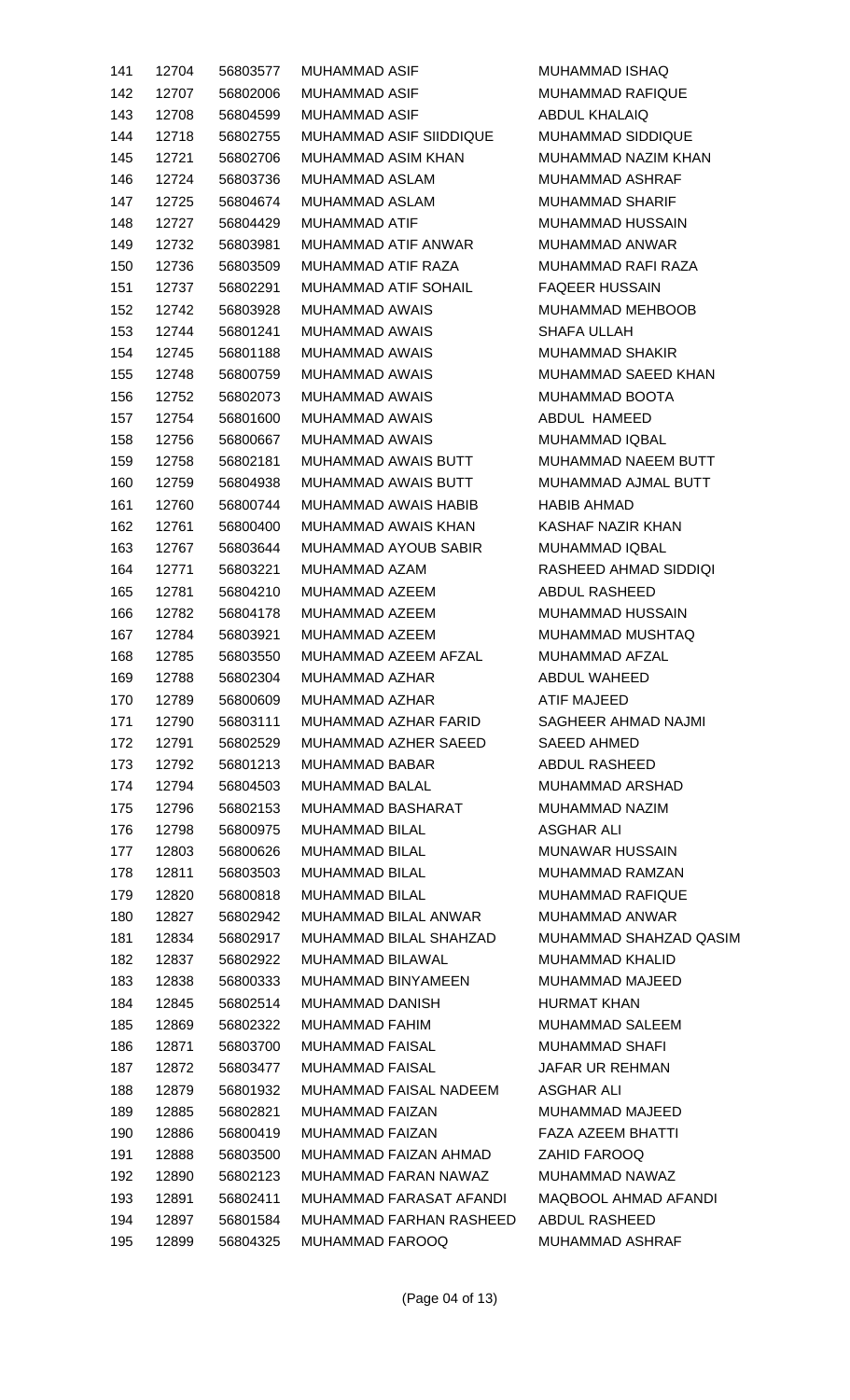| 196 | 12900 | 56803954 | MUHAMMAD FAROOQ             | <b>MUHAMMAD YASIN</b>         |
|-----|-------|----------|-----------------------------|-------------------------------|
| 197 | 12903 | 56802631 | MUHAMMAD FAROOQ RASHID      | MUHAMMAD RASHID               |
| 198 | 12908 | 56803952 | MUHAMMAD FAYYAZ             | LIAQAT ALI                    |
| 199 | 12914 | 56801893 | MUHAMMAD FRAZ               | MUHAMMAD FAYYAZ               |
| 200 | 12917 | 56801891 | MUHAMMAD GULFAM             | <b>MUHAMMAD DIN</b>           |
| 201 | 12920 | 56804571 | <b>MUHAMMAD HABIB</b>       | <b>MUHAMMAD HANIF</b>         |
| 202 | 12929 | 56800771 | MUHAMMAD HAMZA              | MUHAMMAD NADEEM               |
| 203 | 12933 | 56803873 | MUHAMMAD HAMZA              | NAZAR MUHAMMAD                |
| 204 | 12936 | 56802005 | MUHAMMAD HAMZA ASIF         | <b>ASIF IQBAL</b>             |
| 205 | 12937 | 56804435 | MUHAMMAD HAMZA ASLAM        | MUHAMMAD ASLAM                |
| 206 | 12938 | 56800136 | MUHAMMAD HAMZA JAVED        | MUHAMMAD SHAHZAD JAVED        |
| 207 | 12939 | 56801222 | MUHAMMAD HAMZA MAQSOOD      | MUHAMMAD MAQSOOD              |
| 208 | 12942 | 56802549 | MUHAMMAD HAMZA SHAH         | MUHAMMAD MAQBOOL SHAH         |
| 209 | 12945 | 56804414 | <b>MUHAMMAD HARIS</b>       | MUHAMMAD AQEEL                |
| 210 | 12948 | 56801273 | MUHAMMAD HARIS QURESHI      | BUKHTAWAR ALI QURESHI         |
| 211 | 12949 | 56800202 | <b>MUHAMMAD HARIS YAMIN</b> | MUHAMMAD YAMIN                |
| 212 | 12952 | 56802467 | MUHAMMAD HASEEB             | JAVED AKHTAR                  |
| 213 | 12953 | 56801707 | MUHAMMAD HASEEB             | <b>ABDUL MALIK</b>            |
| 214 | 12956 | 56802804 | MUHAMMAD HASEEB             | <b>ASGHAR ALI</b>             |
| 215 | 12967 | 56803187 | MUHAMMAD HASSAN             | MUHAMMAD AKRAM                |
|     |       |          |                             |                               |
| 216 | 12969 | 56800647 | MUHAMMAD HASSAN ALI         | MUHAMMAD AZAM                 |
| 217 | 12971 | 56800625 | MUHAMMAD HASSAN TARIQ       | <b>TARIQ MEHMOOD BUTT</b>     |
| 218 | 12972 | 56804404 | MUHAMMAD HUSNAIN            | MUHAMMAD NASEER RAJPUT BHATTI |
| 219 | 12977 | 56803506 | MUHAMMAD HUSSAIN QADRI      | MUHAMMAD TARIQ                |
| 220 | 12979 | 56800513 | MUHAMMAD HUSSNAIN AKRAM     | MUHAMMAD AKRAM                |
| 221 | 12980 | 56802908 | MUHAMMAD HUSSNAIN SATTAR    | <b>ABDUL SATTAR</b>           |
| 222 | 12999 | 56802248 | MUHAMMAD IKRAM              | <b>MUHAMMAD ASHRAF</b>        |
| 223 | 13000 | 56802249 | MUHAMMAD IKRAM              | MUHAMMAD ASHRAF               |
| 224 | 13027 | 56803947 | MUHAMMAD IMRAN JALAL        | MUHAMMAD JALAL                |
| 225 | 13031 | 56804747 | MUHAMMAD IMRAN SATTAR       | ABDUL SATTAR SHAHID           |
| 226 | 13046 | 56801419 | MUHAMMAD IRFAN              | <b>SHAH MUHAMMAD</b>          |
| 227 | 13047 | 56800855 | MUHAMMAD IRFAN              | <b>MUHAMMAD SULTAN</b>        |
| 228 | 13055 | 56802360 | MUHAMMAD IRFAN              | RIAZ AHMAD                    |
| 229 | 13057 | 56801653 | <b>MUHAMMAD IRFAN</b>       | MUHAMMAD BOOTA                |
| 230 | 13061 | 56800252 | MUHAMMAD IRFAN AKRAM        | MUHAMMAD AKRAM                |
| 231 | 13066 | 56801860 | MUHAMMAD IRFAN KHALID       | <b>KHALID AFTAB</b>           |
| 232 | 13067 | 56801312 | MUHAMMAD IRFAN LATIF        | <b>ABDUL LATIF</b>            |
| 233 | 13073 | 56803114 | MUHAMMAD IRSHAD             | MUHAMMAD ALI                  |
| 234 | 13077 | 56801980 | MUHAMMAD ISHTIAQ            | <b>SIRAJ DIN</b>              |
| 235 | 13079 | 56802910 | MUHAMMAD ISMAIL             | MUHAMMAD AHMAD                |
| 236 | 13083 | 56801422 | MUHAMMAD JAHANZEB           | MUHAMMAD LATIF                |
| 237 | 13089 | 56800814 | MUHAMMAD JAVED              | LIAQAT ALI                    |
| 238 | 13091 | 56804741 | MUHAMMAD JAVED              | <b>MUHAMMAD SARWAR</b>        |
| 239 | 13094 | 56802024 | MUHAMMAD JUNAID             | <b>JALIL UR REHMAN</b>        |
| 240 | 13096 | 56802538 | MUHAMMAD JUNAID SABIR       | <b>MUHAMMAD SABIR</b>         |
| 241 | 13099 | 56800624 | <b>MUHAMMAD KAFIL</b>       | <b>MUHAMMAD BASHIR</b>        |
| 242 | 13119 | 56804562 | MUHAMMAD KASHIF             | NAZIR AHMAD                   |
| 243 | 13129 | 56804070 | MUHAMMAD KASHIF HANIF       | <b>MUHAMMAD HANIF</b>         |
| 244 | 13147 | 56800416 | MUHAMMAD MATEEN BUTT        | <b>IMRAN MEHMOOD BUTT</b>     |
| 245 | 13150 | 56801020 | MUHAMMAD MAZHAR UL DIN      | MEHMOOD AHMAD                 |
| 246 | 13161 | 56800056 | <b>MUHAMMAD MOHSIN</b>      | MUHAMMAD SALEEM               |
| 247 | 13162 | 56802743 | MUHAMMAD MOHSIN ALI         | <b>CHOGHATA</b>               |
| 248 | 13164 | 56803941 | MUHAMMAD MOHSIN AYUB        | <b>MUHAMMAD AYUB</b>          |
| 249 | 13173 | 56802094 | <b>MUHAMMAD MUBEEN</b>      | ABDUL GHAFFAR KHAN            |
|     |       |          |                             |                               |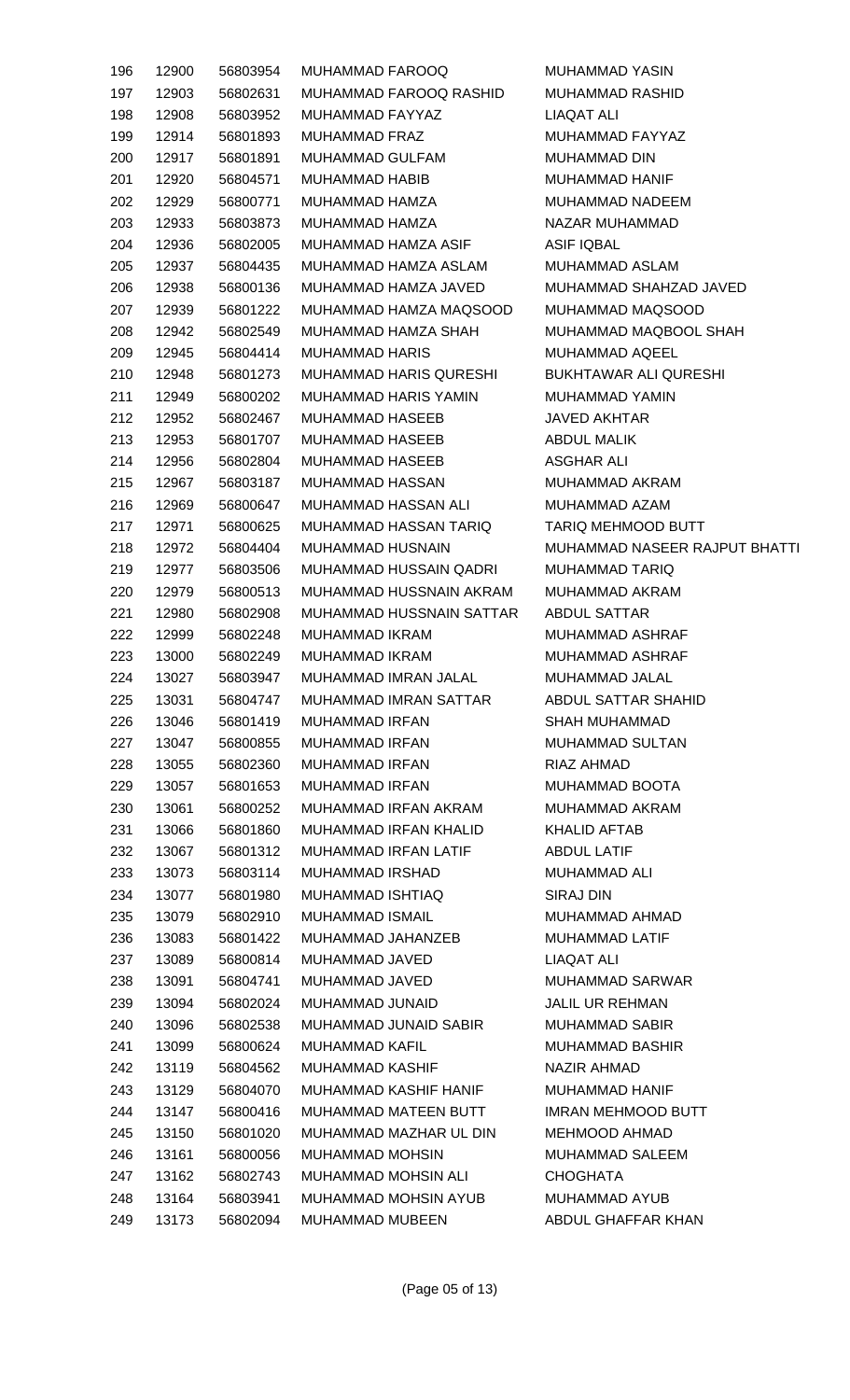| 250        | 13190 | 56800619 | MUHAMMAD MUSHTAQ                                     | REHMAT ALI                          |
|------------|-------|----------|------------------------------------------------------|-------------------------------------|
| 251        | 13192 | 56801941 | MUHAMMAD MUZAFFAR                                    | MUHAMMAD AKRAM                      |
| 252        | 13193 | 56802190 | MUHAMMAD MUZAMIL                                     | ABDUL GHANI                         |
| 253        | 13195 | 56800007 | MUHAMMAD MUZAMIL FARAZ                               | <b>JAMIL AHMAD</b>                  |
| 254        | 13196 | 56800181 | MUHAMMAD MUZAMMAL                                    | <b>MUHAMMAD AFZAL</b>               |
| 255        | 13199 | 56802366 | MUHAMMAD NABEEL AHMAD                                | MUHAMMAD AZAM                       |
| 256        | 13200 | 56800421 | MUHAMMAD NABEEL AKRAM                                | MUHAMMAD AKRAM                      |
| 257        | 13202 | 56802409 | MUHAMMAD NABEEL YOUSAF                               | <b>MUHAMMAD YOUSAF</b>              |
| 258        | 13203 | 56802349 | MUHAMMAD NABIL                                       | MUHAMMAD JAMIL                      |
| 259        | 13206 | 56803777 | MUHAMMAD NADEEM                                      | MUHAMMAD AMEER                      |
| 260        | 13210 | 56803018 | MUHAMMAD NADEEM                                      | AHMAD ALI                           |
| 261        | 13213 | 56802117 | MUHAMMAD NADEEM                                      | ABDUL RASHEED                       |
| 262        | 13217 | 56800312 | MUHAMMAD NADEEM                                      | SAJJAD AHMAD                        |
| 263        | 13219 | 56804119 | MUHAMMAD NADEEM AHMAD                                | <b>MUHAMMAD ANWAR</b>               |
| 264        | 13221 | 56802608 | MUHAMMAD NADEEM ASHRAF                               | MUHAMMAD ASHRAF                     |
| 265        | 13222 | 56803433 | MUHAMMAD NAEEM                                       | MUHAMMAD ARSHAD                     |
| 266        | 13223 | 56802730 | MUHAMMAD NAEEM                                       | ABDUL MAJEED                        |
| 267        | 13225 | 56800338 | MUHAMMAD NAEEM                                       | MUHAMMAD SHAFIQ                     |
| 268        | 13228 | 56802203 | MUHAMMAD NAEEM ANWAR                                 | MUHAMMAD ANWAR                      |
| 269        | 13229 | 56802770 | MUHAMMAD NAEEM ASHRAF                                | MUHAMMAD ASHRAF                     |
| 270        | 13234 | 56804756 | MUHAMMAD NAQASH                                      | <b>RIASAT ALI</b>                   |
| 271        | 13236 | 56804637 | MUHAMMAD NASEEM                                      | MUHAMMAD YAQOOB                     |
| 272        | 13249 | 56800742 | MUHAMMAD NAVEED                                      | <b>MUSHTAQ AHMAD</b>                |
| 273        | 13250 | 56801749 | MUHAMMAD NAVEED                                      | <b>KAZIM ALI</b>                    |
| 274        | 13252 | 56800877 | MUHAMMAD NAVEED                                      | AMANAT ALI                          |
| 275        | 13253 | 56801100 | MUHAMMAD NAVEED                                      | MUHAMMAD MUSHTAQ                    |
| 276        | 13260 | 56801871 | MUHAMMAD NAWAZ                                       | <b>MUHAMMAD UMER</b>                |
| 277        | 13262 | 56801013 | <b>MUHAMMAD NOMAN</b>                                | <b>MUHAMMAD RAFIQUE</b>             |
| 278        | 13265 | 56801827 | <b>MUHAMMAD NOMAN</b>                                | TARIQ ALI                           |
| 279        | 13268 | 56800897 | MUHAMMAD NOMAN SAGHIR                                | <b>MUHAMMAD SAGHIR</b>              |
| 280        | 13271 | 56803190 | MUHAMMAD NOUMAN NASIR                                | MUHAMMAD NASIR ALAM                 |
| 281        | 13276 | 56804871 | <b>MUHAMMAD NUMAN MAJEED</b>                         | ABDUL MAJEED                        |
| 282        | 13277 | 56802997 | MUHAMMAD NUMAN NAWAZ                                 | MUHAMMAD NAWAZ                      |
| 283        | 13283 | 56801675 | MUHAMMAD PERVAZ                                      | <b>SHAUKAT ALI</b>                  |
| 284        | 13285 | 56803935 | MUHAMMAD QAISAR BOOTA                                | MUHAMMAD BOOTA                      |
| 285        | 13291 | 56802576 | MUHAMMAD QASIM                                       | <b>MUHAMMAD SHARIF</b>              |
| 286        | 13292 | 56800297 | MUHAMMAD QASIM                                       | MUHAMMAD YOUNAS                     |
| 287        | 13293 | 56804453 | MUHAMMAD QASIM                                       | <b>TARIQ MAHMOOD</b>                |
| 288        | 13295 | 56804604 | MUHAMMAD QASIM                                       | MUHAMMAD ASHIQ                      |
| 289        | 13297 | 56802101 | MUHAMMAD QASIM ABID                                  | ABID MAHMOOD                        |
| 290        | 13298 | 56804040 | <b>MUHAMMAD QASIM HANIF</b>                          | MUHAMMAD HANIF                      |
| 291        | 13299 | 56800735 | MUHAMMAD QASIM RAZA                                  | MUHAMMAD GULZAR                     |
| 292        | 13301 | 56802033 | MUHAMMAD QUMAR ZAMAN                                 | MUHAMMAD SHARIF                     |
| 293        | 13306 | 56801189 | <b>MUHAMMAD RAHEEM</b>                               | <b>RIAZ</b>                         |
| 294        | 13308 | 56802512 | MUHAMMAD RAMAZAN                                     | MUHAMMAD AMIN                       |
| 295        | 13315 | 56803150 | MUHAMMAD RAMZAN                                      | <b>MUHAMMAD DILDAR</b>              |
|            | 13316 | 56804907 | MUHAMMAD RAMZAN                                      | MUHAMMAD SARFRAZ                    |
| 296<br>297 |       | 56802354 | MUHAMMAD RAMZAN                                      | <b>HABIB AHMED</b>                  |
|            | 13317 |          |                                                      |                                     |
| 298        | 13318 | 56802542 | MUHAMMAD RAMZAN                                      | MUHAMMAD SALEEM                     |
| 299        | 13323 | 56800588 | <b>MUHAMMAD RASHID GHORY</b><br><b>MUHAMMAD RAUF</b> | NAZIR AHMAD GHORY                   |
| 300        | 13325 | 56801844 |                                                      | NIAZ AHMED<br>ASHIQ HUSSAIN SALOTRA |
| 301        | 13326 | 56802534 | MUHAMMAD RAZA FAREED<br>MUHAMMAD RAZWAN              | <b>BASHIR AHMAD</b>                 |
| 302        | 13328 | 56803701 |                                                      |                                     |
| 303        | 13331 | 56804342 | <b>MUHAMMAD REHAN RAFI</b>                           | <b>MUHAMMAD RAFIQUE RAFI</b>        |
| 304        | 13332 | 56800792 | MUHAMMAD REHMAN AKBAR                                | <b>AKBAR ALI</b>                    |

(Page 06 of 13)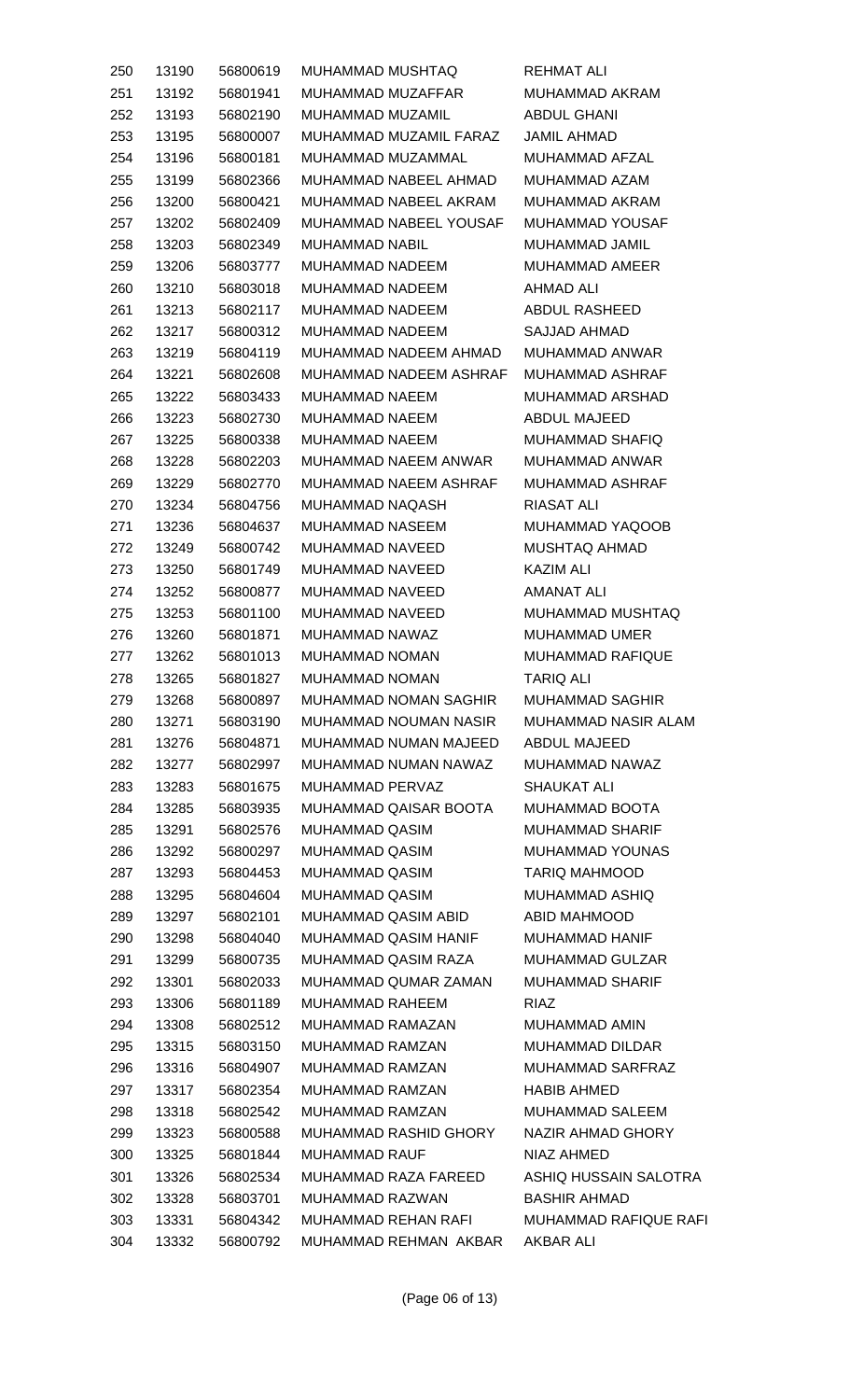| 305 | 13337 | 56803039 | MUHAMMAD RIAZ MOON                    | MUHAMMAD NAWAZ TAHIR      |
|-----|-------|----------|---------------------------------------|---------------------------|
| 306 | 13338 | 56800905 | MUHAMMAD RIZWAN                       | <b>MUHAMMAD RAFIQUE</b>   |
| 307 | 13339 | 56801554 | MUHAMMAD RIZWAN                       | MUHAMMAD HUSSAIN          |
| 308 | 13341 | 56803926 | MUHAMMAD RIZWAN                       | PERVAIZ AKHTAR            |
| 309 | 13343 | 56801741 | MUHAMMAD RIZWAN                       | <b>IRFAN SAEED</b>        |
| 310 | 13346 | 56800255 | MUHAMMAD RIZWAN AKRAM                 | <b>MUHAMMAD AKRAM</b>     |
| 311 | 13348 | 56802524 | MUHAMMAD RIZWAN SAEED                 | <b>FAQEER HUSSAIN</b>     |
| 312 | 13350 | 56800316 | MUHAMMAD SAAD IJAZ                    | IJAZ AHMAD                |
| 313 | 13351 | 56802379 | MUHAMMAD SAAD KHAN                    | <b>ISHTIAQ AHMAD KHAN</b> |
| 314 | 13353 | 56804085 | MUHAMMAD SABIR                        | WAZIR ALI                 |
|     | 13356 | 56804402 | MUHAMMAD SAEED                        | MUHAMMAD IQBAL            |
| 315 |       |          | MUHAMMAD SAFYAN ASHRAF                |                           |
| 316 | 13357 | 56803647 |                                       | MUHAMMAD ASHRAF           |
| 317 | 13358 | 56801938 | <b>MUHAMMAD SAIF</b>                  | SYED SHAHZAD RAZA         |
| 318 | 13360 | 56804010 | MUHAMMAD SAJID                        | MUHAMMAD ASLAM            |
| 319 | 13376 | 56803384 | MUHAMMAD SALEEM                       | NOOR AHMAD                |
| 320 | 13379 | 56800533 | MUHAMMAD SALMAN                       | MUHAMMAD SAGHEER HUSSAIN  |
| 321 | 13380 | 56800770 | MUHAMMAD SALMAN                       | MUHAMMAD FIAZ             |
| 322 | 13381 | 56801332 | MUHAMMAD SALMAN                       | MUHAMMAD IQBAL            |
| 323 | 13383 | 56804592 | MUHAMMAD SALMAN                       | MUHAMMAD MAQSOOD          |
| 324 | 13388 | 56801113 | MUHAMMAD SALMAN YOUNUS                | MUHAMMAD YOUNUS           |
| 325 | 13390 | 56803556 | MUHAMMAD SANWAL                       | <b>ZULFIQAR AHMED</b>     |
| 326 | 13393 | 56801473 | MUHAMMAD SAQIB                        | <b>GHULAM SADIQ</b>       |
| 327 | 13396 | 56800319 | MUHAMMAD SAQIB BAIG                   | <b>MIRZA YOUNAS BAIG</b>  |
| 328 | 13402 | 56803275 | MUHAMMAD SARFRAZ                      | MUHMMAD ANWAR             |
| 329 | 13404 | 56804365 | MUHAMMAD SARFRAZ                      | MUHAMMAD RAMZAN           |
| 330 | 13410 | 56802607 | MUHAMMAD SHABBIR                      | MUHAMMAD ASLAM            |
| 331 | 13415 | 56803635 | MUHAMMAD SHAFIQUE                     | MUHAMMAD SADDIQUE         |
| 332 | 13416 | 56803318 | MUHAMMAD SHAH RUKH                    | MUHAMMAD ASHRAF           |
| 333 |       |          | 13419  56803564  MUHAMMAD SHAHBAZ     | ALLAH DITTA               |
| 334 | 13425 | 56801767 | MUHAMMAD SHAHBAZ                      | MUHAMMAD ASHRAF           |
| 335 | 13430 | 56803805 | MUHAMMAD SHAHBAZ FAREED               | <b>SHAHID ANWAR</b>       |
| 336 | 13431 | 56801875 | MUHAMMAD SHAHBAZ SHAHID               | <b>MUHAMMAD SHAHID</b>    |
| 337 | 13432 | 56803641 | MUHAMMAD SHAHBAZ YOUSAF               | MUHAMMAD YOUSAF           |
| 338 | 13435 | 56802855 | MUHAMMAD SHAHID                       | SARDAR ALI                |
| 339 | 13450 | 56802967 | MUHAMMAD SHAHID RAZA                  | MUHAMMAD ISHAQ            |
| 340 | 13457 | 56803872 | MUHAMMAD SHAHZAD                      | ABDUL RAZZAQ              |
| 341 | 13460 | 56801214 | MUHAMMAD SHAHZAIB                     | IBRAHIM                   |
| 342 | 13467 | 56801180 | MUHAMMAD SHAKEEL                      | ALLAH DITTA               |
| 343 | 13477 | 56803139 | MUHAMMAD SHARIF                       | MUHAMMAD AMIN             |
| 344 | 13481 | 56801859 | MUHAMMAD SHEHZAD                      | MUHAMMAD AFRAZ HUSSAIN    |
| 345 | 13488 | 56803247 | MUHAMMAD SHOAIB                       | <b>HABIB ULLAH SAQIB</b>  |
| 346 |       | 56802565 | MUHAMMAD SHOAIB                       | MUHAMMAD YOUNAS           |
|     | 13493 |          | MUHAMMAD SHOAIB AKRAM                 |                           |
| 347 | 13494 | 56802370 |                                       | MUHAMMAD AKRAM            |
| 348 | 13497 | 56800163 | MUHAMMAD SHOAIB NOOR                  | CH. NOOR MUHAMMAD         |
| 349 | 13502 | 56801836 | MUHAMMAD SIBGHTULLAH KHAN             | AKRAM KHAN                |
| 350 | 13516 | 56804556 | MUHAMMAD SUHAIB AKHTAR                | MUHAMMAD SHAMSHEER AKHTAR |
| 351 | 13522 | 56800780 | MUHAMMAD SUMREEZ                      | MUHAMMAD NAWAZ            |
| 352 | 13531 | 56803133 | MUHAMMAD TALHA                        | MUHAMMAD YOUNAS           |
| 353 | 13542 | 56800708 | MUHAMMAD TANVEER                      | NOOR AHMAD                |
| 354 | 13547 | 56802159 | MUHAMMAD TANVIR AHMAD KHAN            | MUHAMMAD ISHAQ            |
| 355 | 13553 | 56803824 | MUHAMMAD TARIQ SAJJAD                 | MUHAMMAD HASHIM ALI       |
| 356 | 13555 | 56803286 | MUHAMMAD TARIQ YOUSAF MUHAMMAD YOUSAF |                           |
| 357 | 13557 | 56802286 | MUHAMMAD TAUSEEF AKRAM MUHAMMAD AKRAM |                           |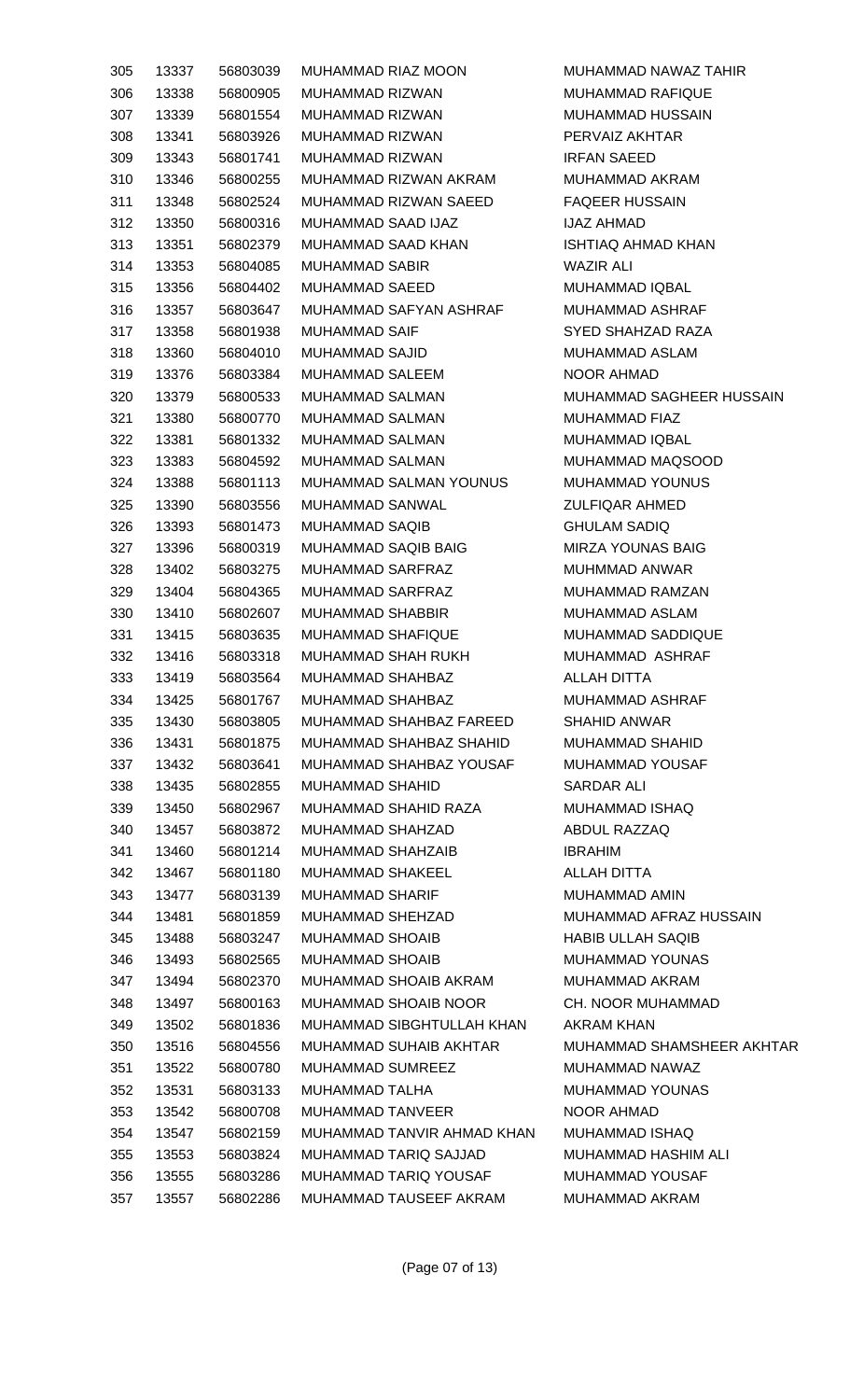| 358        | 13562 | 56800772 | MUHAMMAD TAYYAB                         | <b>UMAR FAROOQ</b>          |
|------------|-------|----------|-----------------------------------------|-----------------------------|
| 359        | 13565 | 56802294 | MUHAMMAD TAYYAB SAIF                    | <b>SAIF ULLAH TARIQ</b>     |
| 360        | 13572 | 56802141 | MUHAMMAD UMAIR                          | RASHID MEHMOOD              |
| 361        | 13586 | 56802084 | MUHAMMAD UMAR                           | QARI MUHAMMAD RAMZAN        |
| 362        | 13591 | 56803554 | MUHAMMAD UMAR EHSAN                     | MUHAMMAD EHSAN ALI          |
| 363        | 13597 | 56800879 | MUHAMMAD UMAR SHAUKAT                   | <b>SHAUKAT ALI</b>          |
| 364        | 13598 | 56800407 | MUHAMMAD UMAR TAHIR                     | <b>MUHAMMAD ALI</b>         |
| 365        | 13609 | 56803377 | MUHAMMAD UMER FAROOQ                    | <b>FAIZ UR REHMAN</b>       |
| 366        | 13619 | 56800690 | MUHAMMAD USAMA BIN SARFRAZ              | MUHAMMAD SARFRAZ            |
| 367        | 13646 | 56801455 | MUHAMMAD USMAN                          | MUHAMMAD ABDULLAH           |
| 368        | 13655 | 56802894 | MUHAMMAD USMAN                          | <b>KHALID MAHMOOD</b>       |
| 369        | 13657 | 56803538 | MUHAMMAD USMAN                          | MUHAMMAD MANSHA             |
| 370        | 13660 | 56804019 | MUHAMMAD USMAN                          | MUHAMMAD RAMZAN ATHAR       |
| 371        | 13664 | 56803021 | MUHAMMAD USMAN                          | MUHAMMAD AKRAM              |
| 372        | 13670 | 56802160 | MUHAMMAD USMAN GHANI                    | <b>BARKAT ALI</b>           |
| 373        | 13675 | 56800640 | MUHAMMAD USMAN NADEEM                   | <b>MUHAMMAD NADEEM</b>      |
| 374        | 13677 | 56803392 | MUHAMMAD USMAN SAJID                    | <b>SAJID HUSSAIN</b>        |
| 375        | 13684 | 56802213 | MUHAMMAD UZAIR                          | NOOR AHMAD                  |
| 376        | 13686 | 56800053 | MUHAMMAD UZAIR AWAN                     | <b>FAWAD MUNIR</b>          |
| 377        | 13693 | 56801325 | MUHAMMAD WAJID RAFIQE                   | MUHAMMAD RAFIQUE            |
| 378        | 13694 | 56803778 | MUHAMMAD WAKEEL                         | MUHAMMAD ASLAM              |
| 379        | 13700 | 56801229 | MUHAMMAD WALEED NAWAZ                   | MUHAMMAD NAWAZ              |
| 380        | 13701 | 56802229 | MUHAMMAD WALI DAD                       | SHAHABAL ALI                |
| 381        | 13706 | 56802147 | MUHAMMAD WAQAR                          | <b>MUHAMMAD IDREES</b>      |
| 382        | 13716 | 56801430 | MUHAMMAD WAQAS                          | RANA MUHAMMAD AMEEN SARFRAZ |
| 383        | 13718 | 56802194 | MUHAMMAD WAQAS                          | MUHAMMAD ASLAM              |
| 384        | 13719 | 56802926 | MUHAMMAD WAQAS                          | MUHAMMAD ASHFAQ             |
| 385        | 13730 | 56803261 | MUHAMMAD WAQAS                          | NAYAMAT ALI                 |
|            | 13732 |          | 56800415 MUHAMMAD WAQAS                 | <b>MUHAMMAD ISHAQ</b>       |
| 386<br>387 | 13734 | 56804809 | MUHAMMAD WAQAS AHMAD                    | MUHAMMAD MUSHTAQ            |
| 388        | 13740 | 56803015 | MUHAMMAD WASEEM                         | MUHAMMAD AKRAM              |
| 389        |       | 56800949 | MUHAMMAD WASEEM                         | <b>MUHAMMAD SHARIF</b>      |
|            | 13745 |          |                                         |                             |
| 390        | 13747 | 56800739 | MUHAMMAD WASEEM<br>MUHAMMAD WASEEM JOYA | MUHAMMAD ASHRAF             |
| 391        | 13751 | 56804531 |                                         | MUHAMMAD HANIF JOYA         |
| 392        | 13758 | 56801547 | MUHAMMAD WASIM                          | <b>GHULAM ALI SHAHID</b>    |
| 393        | 13791 | 56801004 | MUHAMMAD ZAHID RASOOL                   | <b>GHULAM RASOOL</b>        |
| 394        | 13799 | 56802491 | MUHAMMAD ZAMAN ZAFAR                    | ZAFARULLAH                  |
| 395        | 13802 | 56802718 | MUHAMMAD ZARYAB NAZIR                   | NAZIR AHMAD                 |
| 396        | 13827 | 56801465 | MUHAMMAD ZEESHAN UL HAQ                 | <b>MUHAMMAD SHAFIQUE</b>    |
| 397        | 13830 | 56804444 | MUHAMMAD ZESHAN                         | MUHAMMAD SHAMAOON           |
| 398        | 13831 | 56803636 | MUHAMMAD ZESHAN                         | MUHAMMAD ARIF               |
| 399        | 13834 | 56801160 | MUHAMMAD ZIA UL HAQ                     | MUHAMMAD AZAM               |
| 400        | 13844 | 56801167 | MUHAMMD RAZA                            | ASHRAF ALI                  |
| 401        | 13852 | 56801677 | <b>MUJAHID ALI</b>                      | ASGHER ALI                  |
| 402        | 13853 | 56802535 | MUJAHID HUSSAIN                         | MUHAMMAD SAGHIR             |
| 403        | 13859 | 56800617 | MUKHTAR AHMAD                           | HAFIZ MUHAMMAD AFZAL        |
| 404        | 13864 | 56801886 | MUNEEB AHMED                            | ALLAH DITTA                 |
| 405        | 13865 | 56802165 | MUNEEB UR REHMAN                        | ABID HUSSAIN MUFTI          |
| 406        | 13867 | 56802373 | MURAD ALI                               | MUHAMMAD SAEED              |
| 407        | 13874 | 56803025 | MUSHTAQ NADEEM                          | <b>MUHAMMAD ARSHAD</b>      |
| 408        | 13876 | 56800199 | MUSTAFA RIAZ                            | MUHAMMAD RIAZ               |
| 409        | 13883 | 56803317 | MUZAFAR QAYYUM                          | ABDUL QAYYUM                |
| 410        | 13884 | 56801915 | MUZAMAL HUSSAIN                         | ALLAH DITTA                 |
| 411        | 13886 | 56802227 | MUZAMMAL HUSSAIN                        | <b>ZULFIQAR ALI</b>         |
|            |       |          |                                         |                             |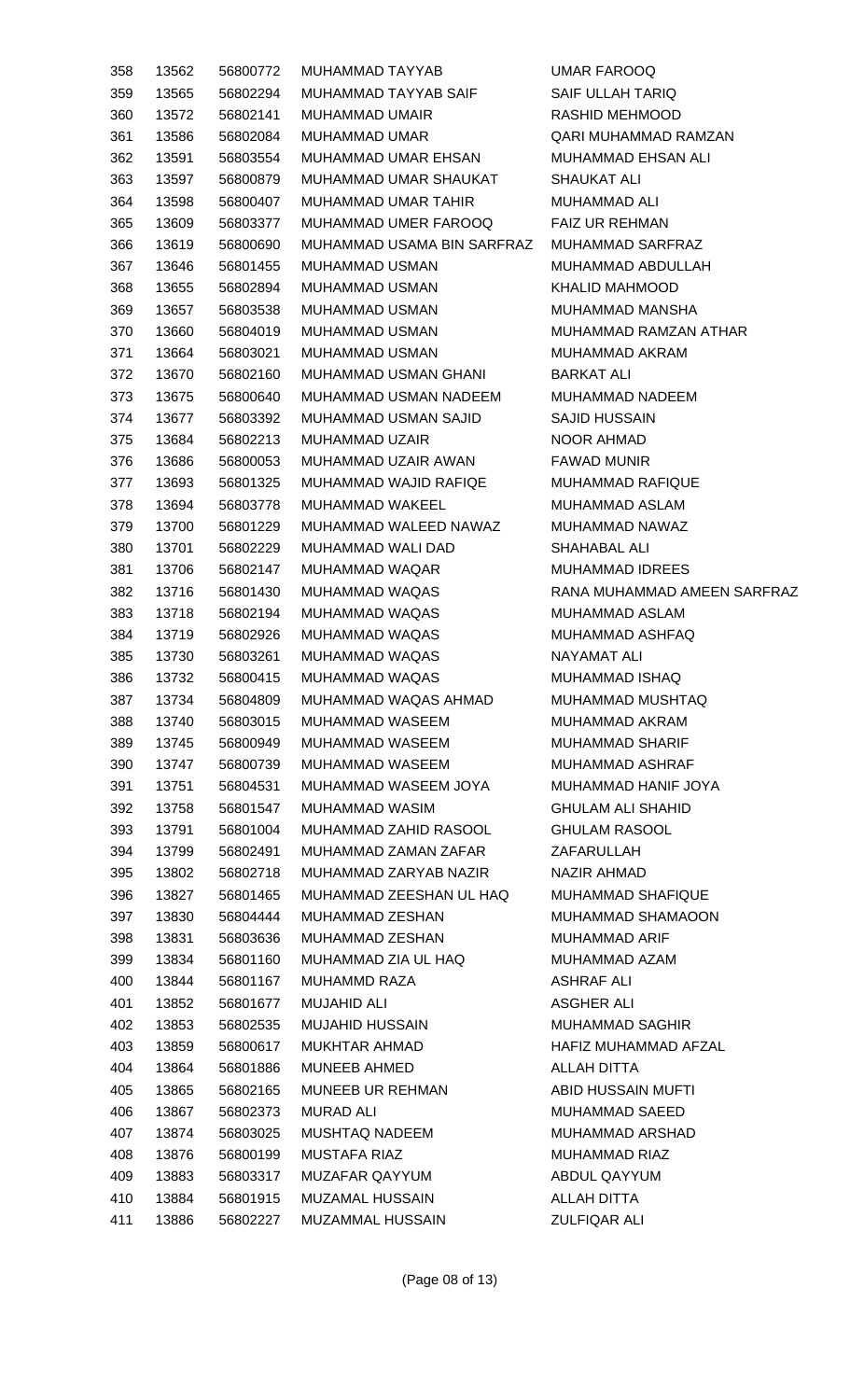| 412 | 13891 | 56800859 | MUZZAMMIL HUSSAIN             | <b>MUHAMMAD HUSSAIN</b> |
|-----|-------|----------|-------------------------------|-------------------------|
| 413 | 13894 | 56804487 | NABEEL AHMAD                  | NAZIR AHMAD             |
| 414 | 13895 | 56804753 | NABEEL AHMAD                  | <b>MERAJ DIN</b>        |
| 415 | 13897 | 56801436 | NABEEL ANJUM                  | ABDUL HAMEED            |
| 416 | 13898 | 56803435 | NABEEL ARSHAD                 | MUHAMMAD ARSHAD         |
| 417 | 13904 | 56803145 | NADEEM ANWAR                  | MUHAMMAD ANWAR          |
| 418 | 13908 | 56803940 | NADIR ALI                     | EHTASHAM UL HAQ         |
| 419 | 13911 | 56803978 | NAEEM AHMAD                   | <b>AHMAD ALI</b>        |
| 420 | 13912 | 56801260 | <b>NAEEM AHMED</b>            | RASHID KHALID           |
| 421 | 13914 | 56803129 | NAEEM AZMAT KHAN              | <b>AZMAT KHAN</b>       |
| 422 | 13918 | 56803036 | NAEEM SHAHZAD                 | MUHAMMAD BOOTA          |
| 423 | 13929 | 56802450 | NASIR ALI                     | MUHAMMAD ALI            |
| 424 | 13930 | 56802119 | <b>NASIR ALI</b>              | <b>KHADIM HUSSAIN</b>   |
| 425 | 13943 | 56802437 | <b>NASIR KHAN</b>             | ABDUL HAQ               |
| 426 | 13944 | 56800394 | NASIR KHAN                    | <b>GHULAM YASEEN</b>    |
| 427 | 13954 | 56804587 | NAVEED AHMAD                  | ATTA MUHAMMAD           |
| 428 | 13955 | 56803758 | NAVEED AHMAD                  | <b>ABDUL WAHID</b>      |
| 429 | 13960 | 56804766 | <b>NAVEED ALI</b>             | <b>MUHAMMAD HUSSAIN</b> |
| 430 | 13961 | 56803832 | NAVEED ALI                    | RASHEED AHMAD           |
| 431 | 13962 | 56802297 | NAVEED ANJUM                  | <b>MUHAMMAD SHARIF</b>  |
| 432 | 13966 | 56802873 | <b>NAVEED HUSSAIN</b>         | AMANAT ALI              |
| 433 | 13967 | 56800979 | NAVEED ISHAQ                  | MUHAMMAD ISHAQ          |
| 434 | 14006 | 56802644 | <b>NOUMAN ISLAM</b>           | ABDUL ISLAM             |
| 435 | 14012 | 56802626 | <b>NUMAN BAIG</b>             | <b>NAWAB BAIG</b>       |
|     |       |          |                               | NAZAR MUHAMMAD          |
| 436 | 14018 | 56800908 | PERVAIZ NAZAR                 |                         |
| 437 | 14020 | 56800426 | <b>QAISAR HANEEF</b>          | MUHAMMAD HANEEF         |
| 438 | 14038 | 56801026 | <b>QASIM MEHBOOB</b>          | MUHAMMAD MEHBOOB AHMED  |
| 439 | 14042 | 56800269 | <b>QAYYUM BABAR</b>           | ABDUL GHAFOOR           |
| 440 | 14043 | 56800961 | <b>QAYYUM YOUSAF</b>          | MUHAMMAD YOUSAF         |
| 441 | 14044 | 56804057 | <b>QAZI FAISAL MANSHOOR</b>   | ABDUS SAMI NASIM        |
| 442 | 14046 | 56803690 | <b>QUMER ZAMAN</b>            | CH. IFTIKHAR ALI        |
| 443 | 14047 | 56800358 | QURBAN ALI                    | <b>KHALID MEHMOOD</b>   |
| 444 | 14049 | 56801044 | <b>QURBAN ALI WIKKY</b>       | <b>INYAT ALI</b>        |
| 445 | 14058 | 56803906 | RAHEEL FAROOQ                 | FAROOQ AHMAD            |
| 446 | 14060 | 56802218 | RAHMAN KHAN                   | ZAFAR ABBAS             |
| 447 | 14061 | 56804009 | RAI GHULAM ABBAS              | MUHAMMAD FAZIL          |
| 448 | 14066 | 56804609 | RAJAB ALI                     | <b>SHABBIR HUSSAIN</b>  |
| 449 | 14070 | 56804190 | RAMEEZ SHEIKH                 | <b>MUHAMMAD SULTAN</b>  |
| 450 | 14071 | 56804425 | RAMEEZ TARIQ                  | MUHAMMAD TARIQ          |
| 451 | 14077 | 56802506 | RANA ALI NISAR                | RANA NISAR AHMAD        |
| 452 | 14084 | 56803730 | RANA MUHAMMAD FAISAL          | MUHAMMAD ASLAM          |
| 453 | 14086 | 56804294 | RANA MUHAMMAD FARRUKH NAEEM   | MUHAMMAD NAEEM ASIM     |
| 454 | 14089 | 56800680 | RANA MUHAMMAD RASHID          | KHURSHEED AHMAD         |
| 455 | 14090 | 56804442 | RANA MUHAMMAD RIZWAN          | ASAD ULLAH KHAN         |
| 456 | 14096 | 56802402 | RANA MUHAMMAD WAQAR UR REHMAN | DILAWAR HUSSAIN         |
| 457 | 14098 | 56800177 | RANA MUHAMMAD WAQAS SHARIF    | RANA MUHAMMAD SHARIF    |
| 458 | 14100 | 56801937 | RANA MUHAMMAD ZOHAIB          | RANA MUHAMMAD SAKHI     |
| 459 | 14111 | 56800580 | RASHED HUSSAIN                | <b>GHULAM SHABBIR</b>   |
| 460 | 14114 | 56802421 | <b>RASHID ALI</b>             | <b>HADAYAT ULLAH</b>    |
| 461 | 14116 | 56801457 | RASHID ALI                    | SHOUKAT ALI             |
| 462 | 14133 | 56800115 | REHMAN                        | MUHAMMAD RASHEED        |
| 463 | 14148 | 56801700 | RIZWAN AHMED                  | SHEHBAZ AHMED           |
| 464 | 14150 | 56804399 | <b>RIZWAN ALI</b>             | <b>MOIZZUM ALI</b>      |
| 465 | 14153 | 56801858 | <b>RIZWAN ALI</b>             | MUHAMMAD HANIF          |
|     |       |          |                               |                         |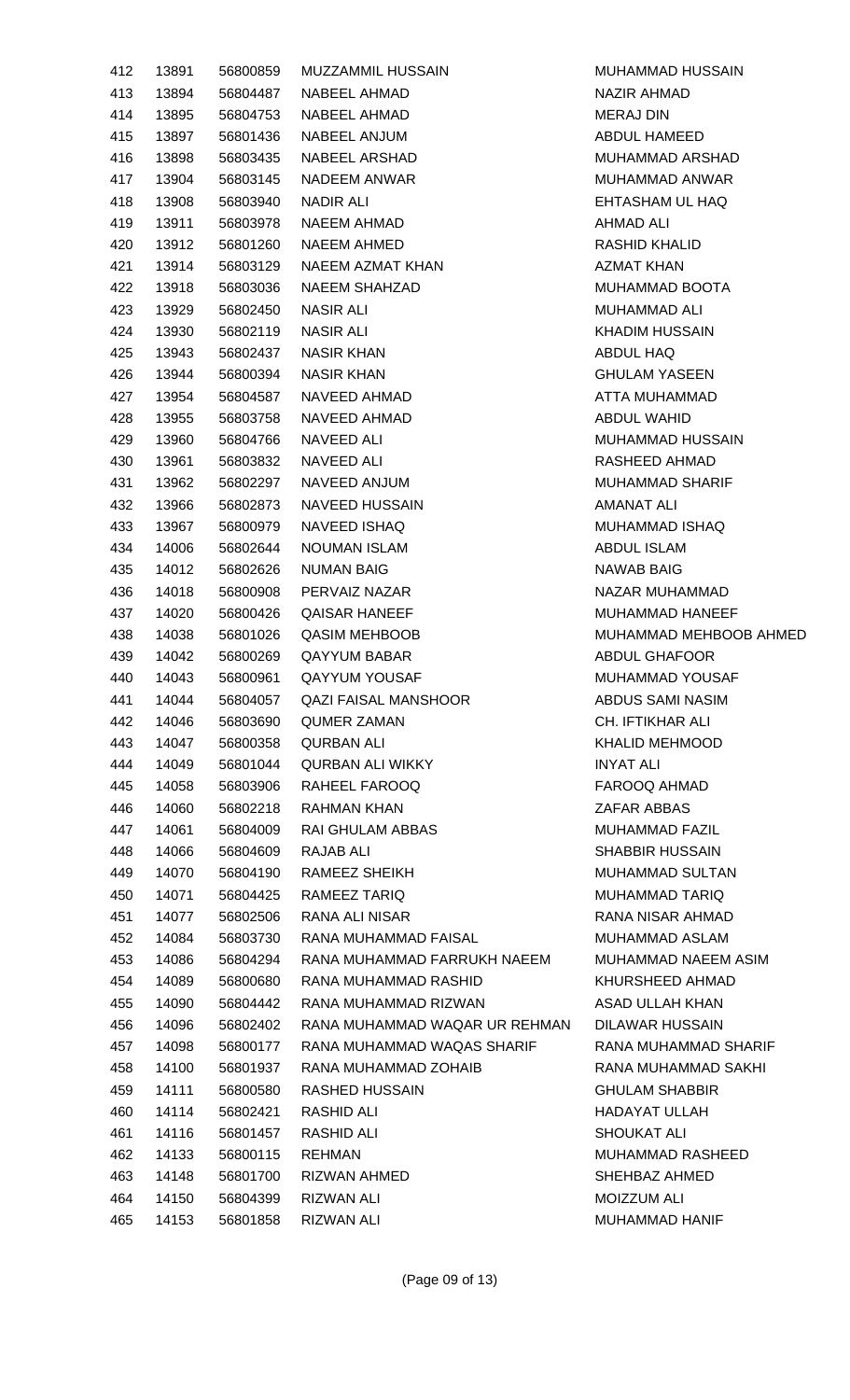| 466 | 14206 | 56801576 | <b>SAEED</b>             | <b>GHULAM MOHUD DIN</b>      |
|-----|-------|----------|--------------------------|------------------------------|
| 467 | 14231 | 56801934 | SAJID HUSSAIN SHAH       | MUHAMMAD MANSHA SHAH         |
| 468 | 14243 | 56802758 | <b>SAJID WAHEED</b>      | ABDUL WAHEED                 |
| 469 | 14247 | 56802271 | <b>SAJJAD ALI</b>        | MUHAMMAD YOUSAF              |
| 470 | 14256 | 56801421 | SAJJAD HUSSAIN SHAH      | MUHAMMAD ALI SHAH            |
| 471 | 14278 | 56803280 | <b>SAMI ULLAH</b>        | <b>GHULAM ABBAS</b>          |
| 472 | 14301 | 56803219 | SARFARAZ ANWAR           | <b>MUHAMMAD ANWAR</b>        |
| 473 | 14334 | 56800737 | <b>SHAHBAZ HUSSAIN</b>   | <b>SHAMAS UD DIN</b>         |
| 474 | 14340 | 56803637 | <b>SHAHID AKRAM</b>      | MUHAMMAD AKRAM               |
| 475 | 14359 | 56801033 | SHAHRUKH KHALID          | <b>KHALID SAEED</b>          |
| 476 | 14372 | 56803957 | SHAHZAD HASSAN KHAN      | <b>HASSAN KHAN</b>           |
| 477 | 14376 | 56802603 | SHAHZAD YASEEN           | MUHAMMAD YASEEN              |
| 478 | 14377 | 56801274 | SHAHZADA HAMID ALI       | MUHAMMAD IFTIKHAR AHMAD      |
| 479 | 14381 | 56801048 | SHAHZAIB SHOUKAT         | SHOUKAT ALI ANSARI           |
| 480 | 14383 | 56801136 | SHAJJAH-UR-REHMAN        | MUHAMMAD ASLAM               |
| 481 | 14384 | 56801096 | SHAKEEL AHMAD            | <b>MUHAMMAD AKRAM</b>        |
| 482 | 14387 | 56800828 | SHAKEEL UL REHMAN        | <b>MUHAMMAD IQBAL</b>        |
| 483 | 14388 | 56803962 | <b>SHAKIL AHMED</b>      | RASHEED AHMED                |
| 484 | 14391 | 56800429 | SHAKOOR AHMED            | MANZOOR AHMED                |
| 485 | 14396 | 56800800 | SHAN AHMAD               | <b>ZAHID HUSSAIN</b>         |
| 486 | 14398 | 56801948 | SHARAFAT ALI             | SAFDAR ALI                   |
| 487 | 14399 | 56802759 | SHARAFAT ALI             | NAWAB DIN                    |
| 488 | 14401 | 56801623 | SHARAFAT AZIZ            | <b>MANZOOR AHMAD</b>         |
| 489 | 14402 | 56803672 | SHARAQAT ALI             | <b>MUHAMMA SAWAR</b>         |
| 490 | 14407 | 56801173 | <b>SHAYAN SAEED</b>      | MUHAMMAD SAEED ANWAR         |
| 491 | 14410 | 56801418 | SHEERAZ KALEEM KHAN      | <b>GHULAM SHABBIR</b>        |
| 492 | 14411 | 56803623 | SHEHARYAR AHMAD          | MUHAMMAD ISRAR AHMAD         |
| 493 | 14415 | 56803580 | SHEHROZ RIAZ             | RIAZ AHMAD                   |
| 494 | 14417 | 56802154 | SHEHROZ SHAHEEN          | <b>HABIBULLAH SHAHEEN</b>    |
| 495 | 14418 | 56801288 | SHEHRYAR AHMAD           | <b>IRSHAD AHMAD</b>          |
| 496 | 14422 | 56801904 | SHEHZAD ALI AZHAR        | ABDUL GHAFOOR                |
| 497 | 14423 | 56801773 | SHEHZAIB ISHRAT          | <b>ISHRAT MEHMOOD</b>        |
| 498 | 14425 | 56800304 | SHEIKH HAMMAD BIN YOUSAF | SHEIKH MUHAMMAD YOUSAF ZIA   |
| 499 | 14427 | 56801715 | SHER ALI                 | MUHAMMAD FAYYAZ              |
| 500 | 14433 | 56802091 | SHERAZ FAROOQ            | FAROOQ AHMAD                 |
|     | 14436 | 56800890 | <b>SHOAIB AHMAD</b>      | <b>SHER MUHAMMAD</b>         |
| 501 |       |          | SHOZAB MAQBOOL TABASSUM  | <b>MAQBOOL AHMAD</b>         |
| 502 | 14442 | 56801911 |                          |                              |
| 503 | 14443 | 56801233 | SHRAFAT ALI              | MUHAMMAD QASIM               |
| 504 | 14446 | 56801186 | <b>SIBTAIN QAISER</b>    | <b>SAGHEER GOHAR</b>         |
| 505 | 14449 | 56801015 | SIKANDAR ALI             | <b>MUHAMMAD SARWAR</b>       |
| 506 | 14451 | 56802333 | <b>SOHAIB</b>            | MUHAMMAD AZEEM               |
| 507 | 14456 | 56801978 | SOHAIL AHMAD             | <b>MANSAB ALI</b>            |
| 508 | 14457 | 56803262 | SOHAIL AHMAD KHAN        | NAZIR AHMAD KHAN             |
| 509 | 14459 | 56804059 | SOHAIL ASHRAF            | MUHAMMAD ASHRAF              |
| 510 | 14460 | 56802320 | SOHAIL IQBAL QADRI       | MUHAMMAD IQBAL               |
| 511 | 14466 | 56800574 | <b>SUBHAN AQEEL</b>      | AQEEL AHMED                  |
| 512 | 14469 | 56802124 | SUHAIL AHMAD             | <b>ZUBAIR AHMAD</b>          |
| 513 | 14471 | 56804508 | <b>SULEMAN HABIB</b>     | HABIB-UL-RASOOL              |
| 514 | 14472 | 56803223 | <b>SULTAN AHMAD</b>      | <b>WAHEED AHMAD</b>          |
| 515 | 14474 | 56800226 | <b>SULTAN AHMED</b>      | LIAQAT ALI                   |
| 516 | 14477 | 56803905 | SYED ABBAS HUSSAIN SHAH  | SYED ABID HUSSAIN SHAH       |
| 517 | 14479 | 56803356 | SYED AHSAN IFTIKHAR      | <b>SYED IFTIKHAR HUSSAIN</b> |
| 518 | 14480 | 56802805 | <b>SYED AHSANULLAH</b>   | <b>SYED ABDUL SAMAD</b>      |
| 519 | 14485 | 56802077 | SYED ALI HAIDER SHAH     | <b>SYED PERVAIZ HUSSAIN</b>  |
| 520 | 14489 | 56800067 | SYED ASAD SHAH           | SYED TAJ BAKHSH SHAH         |

(Page 10 of 13)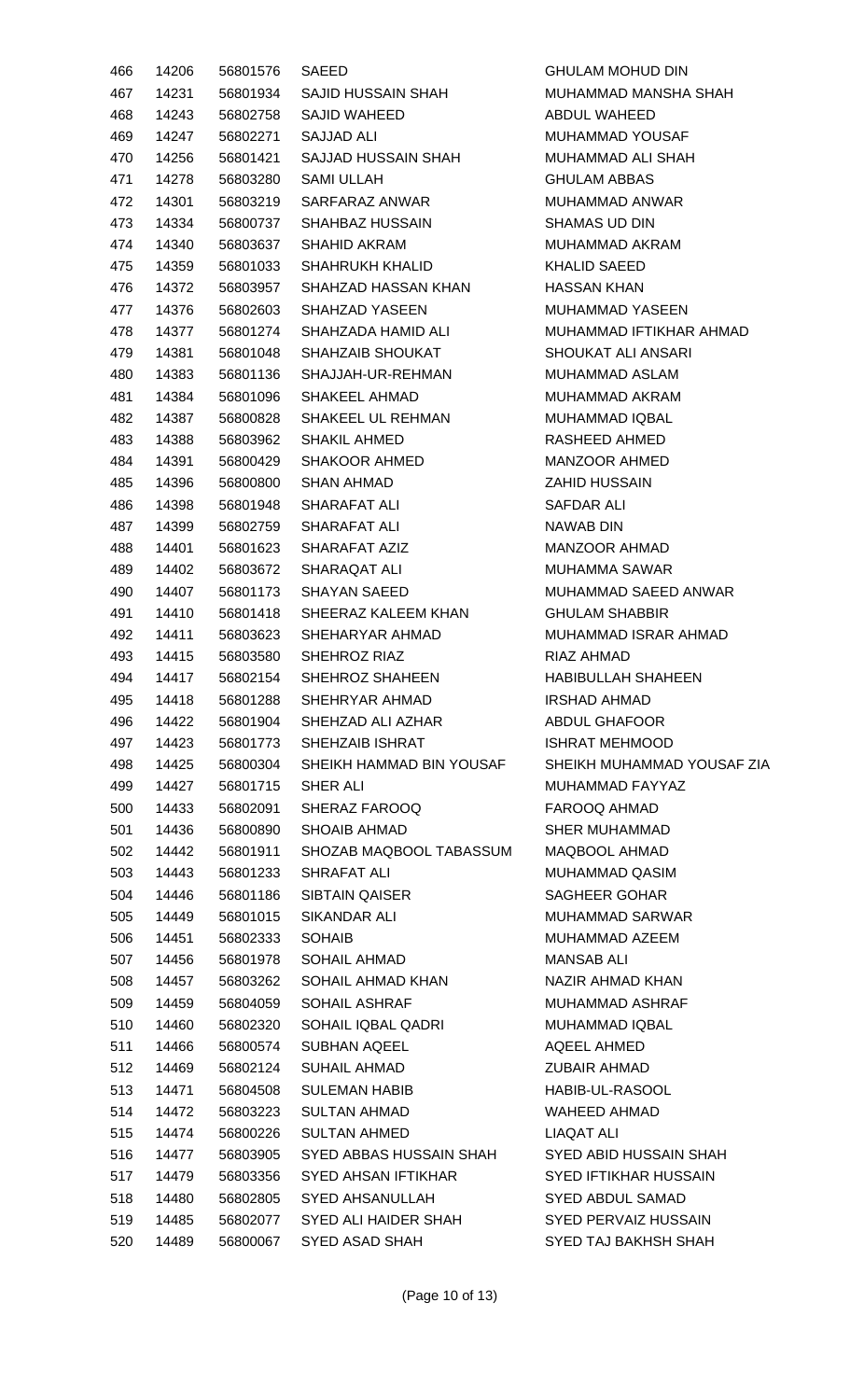| 521 | 14490 |          | 56801091 SYED ASIM HUSSAIN ALTAF HUSSAIN SHAH |                           |
|-----|-------|----------|-----------------------------------------------|---------------------------|
| 522 | 14495 | 56804198 | SYED FAKHAR ABAS                              | SYED ZAFAR HUSSAIN        |
| 523 | 14498 | 56801142 | SYED HAIDER ALI SHAH SYED INAYAT HUSSAIN SHAH |                           |
| 524 | 14499 | 56801732 | SYED HASSAN KHAWER NADIR HUSSAIN SHAH         |                           |
| 525 | 14501 | 56801959 | SYED IFTIKHAR SHAH                            | SYED MAQBOOL HUSSAIN SHAH |
| 526 | 14502 | 56802076 | SYED ISMAIL KAZMI                             | <b>SYED SHUJAAT KAZMI</b> |
| 527 | 14504 | 56803491 | SYED MATEEN HAIDER SYED DABIR ABBAS           |                           |
| 528 | 14517 | 56802234 | SYED SHOAIB SHAH                              | ALTAF HUSSAIN SHAH        |
| 529 | 14521 | 56802757 | TABASSAM IBRAR SHAH IBRAR HUSSAIN SHAH        |                           |
| 530 | 14526 | 56803825 | TAHIR ABBAS KHAN                              | ABDUL HAMEED              |
| 531 | 14528 | 56804081 | <b>TAHIR ALI</b>                              | MUHAMMAD KHURSHID         |
| 532 | 14533 | 56804710 | TAHIR MAHMOOD                                 | RAMZAN ALI                |
| 533 | 14534 | 56803340 | <b>TAHIR MUSHTAQ</b>                          | <b>MUSHTAQ SAJID</b>      |
| 534 | 14535 | 56802311 | TAHIR NADEEM                                  | <b>RAHIM DIN</b>          |
| 535 | 14543 | 56802184 | TALAL                                         | SAIF UR REHMAN            |
| 536 | 14544 | 56800724 | <b>TALHA</b>                                  | <b>NASEEM ALI</b>         |
| 537 | 14545 | 56803348 | TALHA ILYAS                                   | MUHAMMAD ILYAS            |
| 538 | 14549 | 56800464 | TALHA REHMAN                                  | MUHAMMAD AFZAL            |
| 539 | 14552 | 56803240 | TALHA SITTAR                                  | ABDUL SITTAR              |
| 540 | 14553 | 56804245 | TALHA UMAR                                    | MUHAMMAD UMAR             |
| 541 | 14556 | 56802597 | TALIB HUSSAIN                                 | MUHAMMAD ASHRAF           |
|     | 14557 | 56802276 | TALIB HUSSAIN                                 | MUHAMMAD RAMZAN           |
| 542 |       |          |                                               |                           |
| 543 | 14561 | 56801598 | TANVEER                                       | LIYAQAT ALI               |
| 544 | 14566 | 56803379 | TANVEER HUSSAIN                               | <b>FAQIR HUSSAIN</b>      |
| 545 | 14569 | 56803922 | TANVEER JAMIL                                 | MUHAMMAD JAMIL            |
| 546 | 14577 | 56804704 | <b>TARIQ HUSSAIN</b>                          | <b>NAZAR HUSSAIN</b>      |
| 547 | 14578 | 56801523 | TARIQ MAHMOOD TABISH                          | BASHIR AHMAD              |
| 548 | 14581 | 56800471 | <b>TARIQ MEHMOOD</b>                          | MUHAMMAD YOUSAF           |
| 549 | 14582 | 56800270 | <b>TARIQ MEHMOOD</b>                          | MUHAMMAD ASHIQ            |
| 550 | 14591 | 56803798 | <b>TAUQEER ISLAM</b>                          | <b>MUHAMMAD ISLAM</b>     |
| 551 | 14592 | 56801625 | <b>TAUQEER ZAHOOR</b>                         | <b>ZAHOOR AHMAD</b>       |
| 552 | 14593 | 56801624 | TAUSEEF AHMAD                                 | <b>ZAHOOR AHMAD</b>       |
| 553 | 14595 | 56802667 | TAYYAB ALI                                    | HASHAM ALI                |
| 554 | 14598 | 56803687 | TAYYAB ASLAM                                  | MUHAMMAD ASLAM            |
| 555 | 14599 | 56803765 | <b>TAYYAB ASLAM</b>                           | MUHAMMAD ASLAM            |
| 556 | 14600 | 56800864 | TAYYAB NASRULLAH                              | <b>NASRULLAH</b>          |
| 557 | 14602 | 56802592 | <b>TAYYAB SHOAIB</b>                          | MUHAMMAD SHOAIB KHAN      |
| 558 | 14603 | 56801747 | <b>TAYYAB SIDDIQUE</b>                        | MUHAMMAD SIDDIQUE         |
| 559 | 14605 | 56801928 | <b>TAZEEM ALI</b>                             | ABDUL MAJEED              |
| 560 | 14606 | 56800982 | <b>TOHEED ISHAQ</b>                           | MUHAMMAD ISHAQ            |
| 561 | 14608 | 56801942 | <b>TOQEER IJAZ</b>                            | <b>IJAZ AKBAR</b>         |
| 562 | 14609 | 56802904 | <b>TOUSEEF AHMAD</b>                          | <b>MUHAMMAD SARWAR</b>    |
| 563 | 14612 | 56801996 | UMAD TANVEER                                  | TANVEER AHMAD             |
| 564 | 14614 | 56800967 | <b>UMAIR ALI</b>                              | NAVEED ANJUM              |
| 565 | 14615 | 56802295 | UMAIR ASGHAR                                  | ASGHAR ALI                |
| 566 | 14616 | 56803536 | <b>UMAIR BIN FAIZ</b>                         | <b>FAIZ RASOOL</b>        |
| 567 | 14617 | 56801282 | UMAIR HAMEED                                  | ABDUL HAMID               |
| 568 | 14618 | 56804840 | <b>UMAIR HANIF</b>                            | MUHAMMAD HANIF            |
| 569 | 14619 | 56804329 | UMAIR IDREES                                  | <b>MUHAMMAD IDREES</b>    |
| 570 | 14620 | 56800397 | UMAIR IFTIKHAR                                | MUHAMMAD IFTIKHAR         |
| 571 | 14621 | 56800857 | <b>UMAIR IQBAL</b>                            | <b>MUHAMMAD IQBAL</b>     |
| 572 | 14624 | 56803891 | <b>UMAIR SAEED</b>                            | MUHAMMAD SAEED            |
| 573 | 14625 | 56803407 | <b>UMAIR TARIQ</b>                            | MUHAMMAD TARIQ            |
| 574 | 14635 | 56800243 | <b>UMAR FAROOQ</b>                            | <b>MUHAMMAD SHARIF</b>    |
| 575 | 14636 | 56804946 | UMAR FAROOQ                                   | MUHAMMAD YAQOOB           |
|     |       |          |                                               |                           |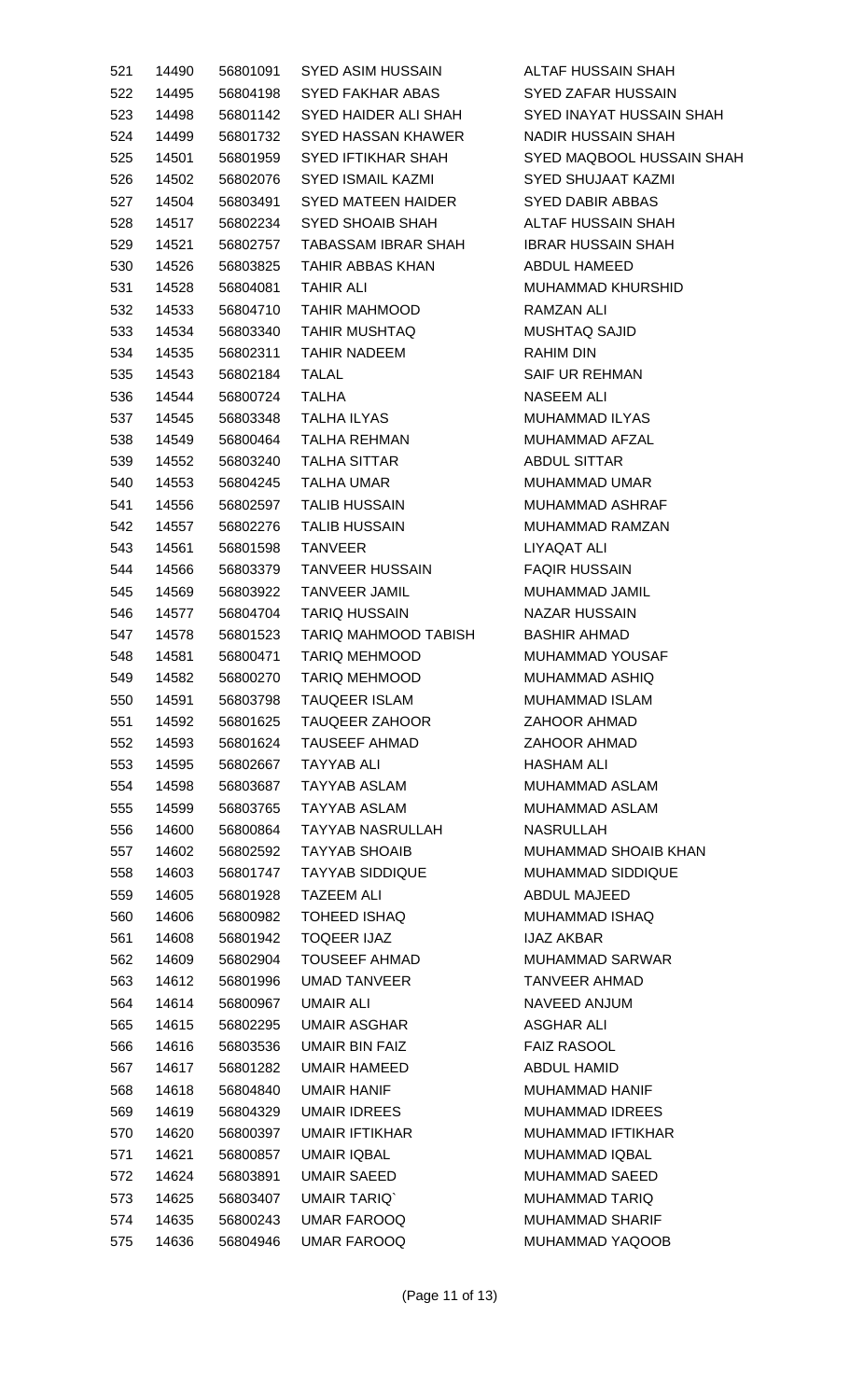| 576 | 14642 | 56803817             | <b>UMAR RAFIQ</b>                           | MU         |
|-----|-------|----------------------|---------------------------------------------|------------|
| 577 | 14646 | 56802319             | <b>UMER ASIF NIZAMI</b>                     | AS         |
| 578 | 14650 | 56804312             | <b>UMER HASSAN</b>                          | <b>BA</b>  |
| 579 | 14655 | 56800452             | <b>UMER TOUQEER</b>                         | TO         |
| 580 | 14656 | 56801834             | <b>USAMA</b>                                | MU         |
| 581 | 14659 | 56802953             | <b>USAMA ANWAR</b>                          | MU         |
| 582 | 14664 | 56801933             | <b>USAMA HASSAN RIZVI</b>                   | ALI        |
| 583 | 14666 | 56803045             | <b>USAMA MAOOD</b>                          | R          |
| 584 | 14667 | 56801587             | <b>USAMA NADEEM BUTT</b>                    | AH         |
| 585 | 14668 | 56801810             | <b>USAMA REHMAN</b>                         | MIF        |
| 586 | 14669 | 56802156             | <b>USAMA RIZWAN</b>                         | <b>RIZ</b> |
| 587 | 14670 | 56802950             | <b>USAMA TARIQ</b>                          | ZA         |
| 588 | 14671 | 56800258             | <b>USAMA TARIQ</b>                          | <b>TA</b>  |
| 589 | 14676 | 56803605             | USMAN AHMED CHAUDHARY                       | CН         |
| 590 | 14680 | 56804625             | <b>USMAN ALI</b>                            | <b>SH</b>  |
| 591 | 14681 | 56803721             | <b>USMAN ALI</b>                            | MU         |
| 592 | 14682 | 56800257             | USMAN ALI ASGHAR                            | ALI        |
| 593 | 14687 | 56801461             | <b>USMAN GHANI</b>                          | MU         |
| 594 | 14694 | 56800901             | <b>USMAN LAL HUSSAIN</b>                    | MU         |
| 595 | 14696 | 56801798             | <b>USMAN MAHBOOB</b>                        | MA         |
| 596 | 14697 | 56802127             | <b>USMAN MUSHTAQ</b>                        | MU         |
| 597 | 14699 | 56801919             | <b>USMAN NAEEM BUTT</b>                     | <b>NA</b>  |
| 598 | 14703 | 56800994             | <b>USMAN SAEED</b>                          | MU         |
| 599 | 14709 | 56803931             | USMAN WAHEED                                | AB         |
| 600 | 14710 | 56800237             | <b>USMAN YOUNIS</b>                         | MU         |
| 601 | 14712 | 56800414             | UZAIR RIZWAN MALIK                          | <b>RIZ</b> |
| 602 | 14720 | 56803702             | <b>WAJAHAT HASNAIN</b>                      | WA         |
| 603 | 14723 | 56803410             | <b>WAJID IQBAL</b>                          | MU         |
| 604 | 14728 | 56800320             | <b>WALEED IFTIKHAR</b>                      | <b>IFT</b> |
| 605 | 14734 | 56804196             | <b>WAQAR HASSAN</b>                         | ZU         |
| 606 | 14740 | 56800590             | <b>WAQAR YOUNAS</b>                         | MU         |
| 607 | 14754 | 56803868             | <b>WAQAS ALI</b>                            | MU         |
| 608 | 14763 | 56803679             | <b>WAQAS SHAHID</b>                         | <b>SH</b>  |
| 609 | 14766 | 56801250             | WAQQAS ALI                                  | MU         |
| 610 | 14778 | 56803820             | <b>WASEEM BASHIR</b>                        | MU         |
| 611 | 14781 | 56804718             | <b>WASEEM MASIH</b>                         | <b>SA</b>  |
| 612 | 14782 | 56804537             | WASEEM RASHEED                              | MU         |
| 613 | 14788 | 56804475             | <b>WASEEM YOUSAF</b>                        | MU         |
| 614 | 14793 | 56804683             | <b>WASIF ALI</b>                            | JAI        |
| 615 | 14795 | 56802785             | <b>WASIM ABBAS</b>                          | MU         |
| 616 | 14806 | 56803764             | YASIR NAWAZ                                 | <b>NA</b>  |
| 617 | 14812 | 56802239             | YOUSAF LATIF                                | MU         |
| 618 | 14814 | 56803655             | ZABDUR REHMAN                               | MU         |
| 619 | 14816 | 56802126             | <b>ZAFAR</b>                                | <b>NA</b>  |
| 620 | 14820 | 56801132             | ZAFAR IQBAL                                 | <b>FA</b>  |
| 621 | 14833 | 56803121             | ZAHID IQBAL                                 | AH         |
| 622 | 14835 | 56802228             | <b>ZAHID SADIQ</b>                          | <b>SA</b>  |
| 623 |       | 56803397             | ZAHOOR-AL-HASSAN                            | <b>TA</b>  |
|     | 14838 |                      |                                             |            |
| 624 | 14841 | 56803633             | <b>ZAID MEHMOOD</b><br><b>ZAIGHAM ABBAS</b> | MU<br>ZA   |
| 625 | 14843 | 56802287<br>56801491 | <b>ZAIN ALI</b>                             |            |
| 626 | 14846 |                      | <b>ZAIN MAJEED</b>                          | MU<br>AB   |
| 627 | 14849 | 56801203             |                                             |            |
| 628 | 14852 | 56802850             | <b>ZAIN UL ABIDIN</b>                       | MU         |
| 629 | 14862 | 56804801             | <b>ZEESHAN</b>                              | MU         |
| 630 | 14866 | 56803057             | ZEESHAN ALI                                 | ZU         |

**JHAMMAD RAFIQ SIF NIZAMI** RKAT ALI UQEER MAZHAR JHAMMAD ARSHAD JHAMMAD ANWAR I HASSAN RIZVI **ASAT ALI IMED NADEEM BUTT** RZA ABDUL REHAMN **EWAN QAYYUM** FAR NASEER TARIQ RIQ MAHMOOD **IAUDHARY ABDUL RAHIM IER MUHAMMAD SHAKIR** JHAMMAD AZAM I ASGHAR JHAMMAD RAMZAN JHAMMAD KALEEM **HBOOB ALI KHAN JSHTAQ AHMAD EEM SHAHZAD BUTT** JHAMMAD SAEED BDUL WAHEED JHAMMAD YOUNIS **EWAN AHMED MALIK** AQAR UL HASNAIN JHAMMAD IQBAL **FIKHAR AHMED ILFQAR AHMAD** JHAMMAD YOUNAS JHAMMAD ISHAQ **AHID TUFAIL JBRAK ALI** JHAMMAD BASHIR LEEM RAJA JHAMMAD RASHEED JHAMMAD YOUSAF **MAT ALI** JHAMMAD ABBAS WAZISH ULLAH JHAMMAD LATIF JHAMMAD MUZAMMIL **ZIR AHMAD** RRUKH ZAD **IMAD ALI** DIQ GILL HIR HUSSAIN **JHAMMAD SHAFIQ** FAR ALI JHAMMAD ILYAS BOUL MAJEED JHAMMAD ASLAM JHAMMAD ARSHAD SHAD **ILFIQAR ALI**